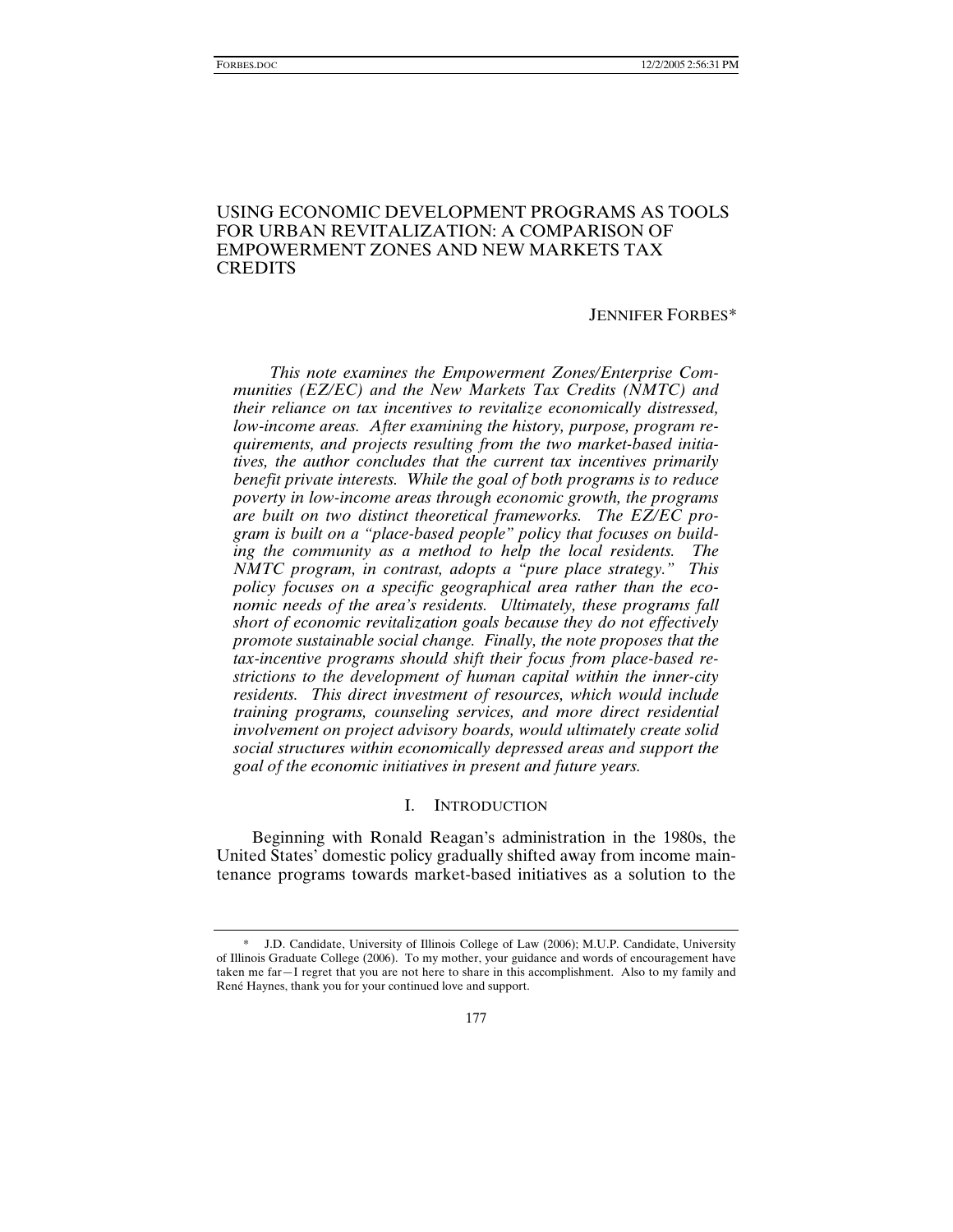deterioration of the nation's inner-cities.<sup>1</sup> Previously, the federal government's solution to poverty in low-income communities had been governed by monolithic programs, such as Model Cities, urban renewal, and urban development action grants.<sup>2</sup> These programs benefited from massive federal funding initiatives, but they seldom achieved the results needed to justify the expense.3 Many of these programs resulted in the mismanagement of funds and effectively destroyed entire communities by displacing homes and businesses.<sup>4</sup> Under President Clinton's administration, a private-sector approach redefined the federal government's response to impoverished communities.<sup>5</sup> Market-based initiatives effectively replaced support programs as the government's main antipoverty plan.

Two of these programs, the Empowerment Zones/Enterprise Communities (EZ/EC) and the New Markets Tax Credit (NMTC), heavily rely on private investments to assist low-income communities and achieve economic equality.<sup>6</sup> Both use tax incentives to encourage capital investment in distressed areas. This note will compare EZs to NMTCs and evaluate the effectiveness of each program in assisting low-income communities and individuals in achieving economic growth and selfsufficiency. Part II examines the history and program requirements of the EZ/EC and NMTC programs and provides examples of projects and initial outcomes of each program. Part III discusses the theoretical policies underlying the programs and raises concerns regarding the programs' efforts at addressing the scope of residential involvement, threats of gentrification, and sustainable social change within the historically marginalized communities targeted by the EZ/EC and NMTC programs. Finally, Part IV concludes that reliance on tax incentives to spur economic development has primarily benefited private interests, and that the EZ/EC and NMTC programs should devote more resources to building social capital among individuals in order for low-income residents to benefit directly from their community's redevelopment.

 <sup>1.</sup> Scott L. Cummings, *Community Economic Development as Progressive Politics: Toward a Grassroots Movement for Economic Justice*, 54 STAN. L. REV. 399, 421–24 (2001) [hereinafter Cummings, *Progressive Politics*].

 <sup>2.</sup> Stuart M. Butler, *The Conceptual Evolution of Enterprise Zones*, *in* ENTERPRISE ZONES 27, 31 (Roy E. Green ed., 1991). For a description of these programs, see REBUILDING URBAN NEIGHBORHOODS 18–21 (W. Dennis Keating & Norman Krumholz eds., 1999) [hereinafter REBUILDING URBAN NEIGHBORHOODS].

<sup>3</sup>*. See generally* REBUILDING URBAN NEIGHBORHOODS, *supra* note 2, at 18–19 (detailing the backlash against urban renewal and the disappointing results of the Urban Development Action Grant program); Audrey G. McFarlane, *Race, Space, and Place: The Geography of Economic Development*, 36 SAN DIEGO L. REV. 295, 318–19 (1999) (stating that the Model Cities program experienced problems with funding and struggled with issues of community participation and control).

<sup>4</sup>*. See supra* note 3 and accompanying text.

<sup>5</sup>*. See* Cummings, *Progressive Politics*, *supra* note 1, at 425–29.

<sup>6</sup>*. Id*. at 428.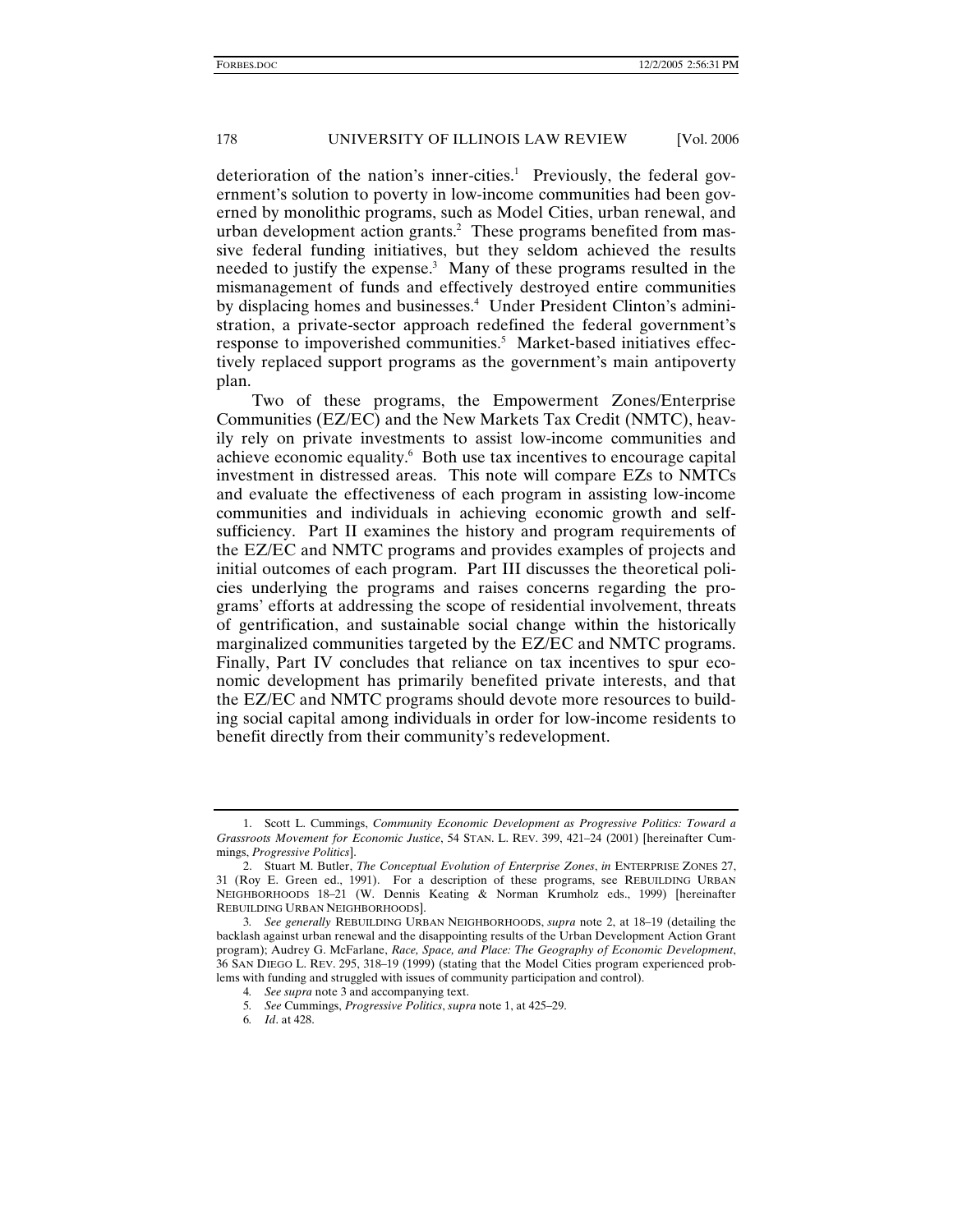#### II. BACKGROUND

### *A. Enterprise/Empowerment Zones*

#### *1. Use of Enterprise Zones First Introduced in the United Kingdom*

Originally proposed by the British urban-planning expert Peter Hall, enterprise zones were viewed as a radical solution to the problems that plagued inner-city communities.<sup>7</sup> Introduced to the public in a 1978 speech delivered by Sir Geoffrey Howe, the concept symbolized a dramatic departure from policymakers' earlier attempts at centralized economic development policy.<sup>8</sup> Modeled after approaches used in Hong Kong and other free trade zones that resulted in extraordinary economic growth,9 a designated zone area promoted private investment through the implementation of "low taxes, minimal government regulation of wages, labor, and safety, and minimal restrictions on imports and land use."10 In presenting his idea, Hall argued that the global restructuring of the economy, evidenced by a decline in industry and manufacturing during the 1970s, required that advanced industrial nations stay ahead of the competition through continuous innovation.<sup>11</sup> Despite these advances, a large pool of people remained structurally unemployed because changes in the economy made it difficult to find work utilizing their specific skill set.<sup>12</sup> Enterprise zones had the potential to provide jobs to structurally unemployed individuals through the "in-migration of large corporations

 <sup>7.</sup> Peter Hall, *The British Enterprise Zones*, *in* ENTERPRISE ZONES, *supra* note 2, at 180–81. With the loss of industries and manufacturing, there has been a general decline in neighborhood business districts located within the inner-cities. Poverty has become concentrated in the inner-cities while the suburbs enjoy an increase in wealth and living standards. Kara Lamb, *Revitalization from the Inside Out: The Attempts to Move Towards an Urban Renaissance in the Cities of the United States and the United Kingdom*, 19 CONN. J. INT'L L. 159, 161–62 (2003). High concentrations of low-income individuals may result in rising rates of crime, welfare dependency, slum housing, and drug use. *Id.* at 162. These problems are generally associated with poverty. *Id.* 

<sup>8</sup>*. See* Butler, *supra* note 2, at 28. Howe suggested that policymakers' attempts to solve innercity problems by imposing "universal solutions" just made things worse, and that a few areas where past failures were the most prevalent should be targeted to employ radically different approaches. *Id.* at 28–29. The idea of such enterprise zones would be to set up test markets to enable fresh policies to "prime the pump of prosperity," and to establish potential for doing so elsewhere. *Id.* Howe argued "that instead of trying to micromanage economic activity with special grants and regulations, forcing entrepreneurs to work within an official straitjacket, government should simply create the best possible conditions for private enterprises in a set of inner-city zones." *Id.*

<sup>9</sup>*. Id*. at 29.

 <sup>10.</sup> Lamb, *supra* note 7, at 164.

 <sup>11.</sup> Hall, *supra* note 7, at 181.

<sup>12</sup>*. Id.* at 181–82. Hall argued that

the large pool of structurally unemployed people [] consist[ed] of two elements: first, older workers, especially male, displaced from contracting industries in which they formerly had special skills, and now forced to choose between unemployment and low-skill occupations; secondly, young workers, both male and female . . . lacking educational and industrial qualifications. The latter group . . . tend[s] to form a marginal group in declining inner cities.

*Id.* at 182 (quoting Peter Hall, *Enterprise Zones: A Justification*, 6 INT'L J. URB. & REGIONAL RES. 416, 418 (1982)).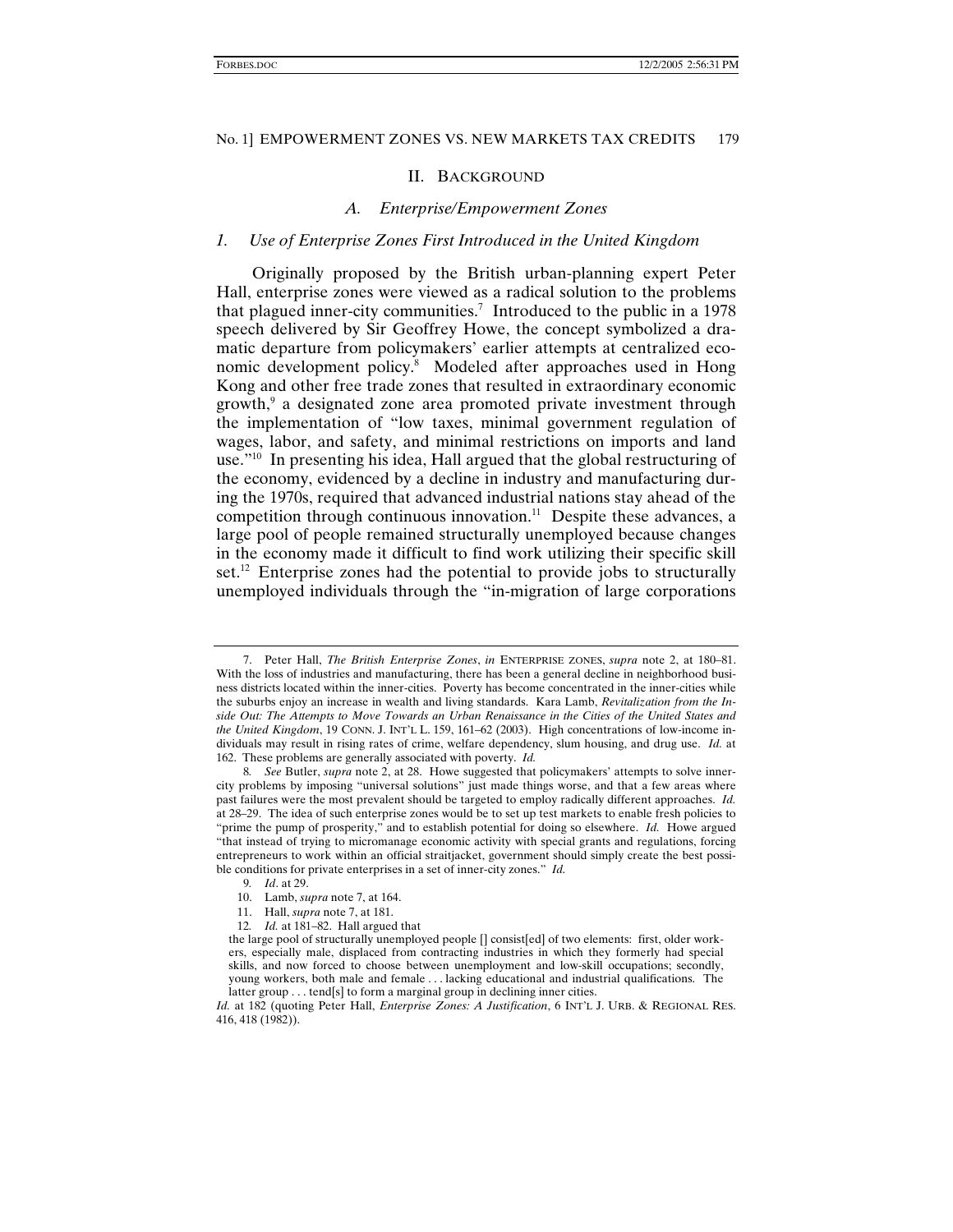seeking cheap labor" or "through indigenous innovation and trading up the skill curve."13

England's Tory government enacted the Local Government Planning and Land Act along with the Finance Act in 1980.<sup>14</sup> These Acts created enterprise zones that enjoyed a mixture of fiscal benefits and administrative simplifications for ten years from the date of designation.<sup>15</sup> The legislation's main purpose was to attract "medium to large-scale capitalintensive industries to abandoned industrial areas that possessed few, if any, residents."16 The program offered the following incentives: a local property tax exemption, a full deduction from corporate and income taxes for capital expenditures on industrial and commercial buildings, an exemption from the Development Land Tax for sales of undeveloped lands, and reduced administrative requirements, such as planning permission and government statistical reporting.<sup>17</sup> Despite these relaxed regulations and tax incentives, these zones failed to generate increased industrial activity, and the program was considered a failure.<sup>18</sup> The creation of the enterprise zones resulted in intra-metropolitan relocation as existing businesses moved into the designated areas in order to take advantage of the relaxed regulations, incentives, and lower costs.<sup>19</sup> Although a 1987 study concluded that the enterprise zones created 13,000 net jobs, the expense of the program outweighed the benefits because the expected "trickle-down" effects proved limited.<sup>20</sup>

## *2. Introduction in the United States*

In the early 1980s, economist Stuart Butler, influenced by the British enterprise zone program, outlined a proposal for creating American enterprise zones. $^{21}$  Butler's outline included the goals of job creation, economic expansion, encouragement of local enterprise, social improvement, innovation, and experimentation.<sup>22</sup> Unlike the British zones which were geared towards luring investment to abandoned industrial areas, the American model focused on reviving economically depressed

<sup>13</sup>*. Id.*

 <sup>14.</sup> Lamb, *supra* note 7, at 165.

 <sup>15.</sup> In the first round, during 1980–1981, eleven areas were designated as zones, and during the second round, in 1983–1984, an additional thirteen zones were designated. Hall, *supra* note 7, at 184.

 <sup>16.</sup> Lamb, *supra* note 7, at 165.

<sup>17</sup>*. Id*. The more radical elements of the enterprise zone proposals, however, had been eliminated. Hall, *supra* note 7, at 184. These elements included incentives that allowed the free migration of labor, the encouragement of immigrant entrepreneurs, and reduced protection under the Employment Protection Acts. *Id.*

 <sup>18.</sup> Lamb, *supra* note 7, at 165.

<sup>19</sup>*. Id.*

<sup>20</sup>*. Id.* at 165–66. According to the study, each additional job created cost approximately £8,500. *Id*. at 165.

<sup>21</sup>*. Id*. at 167.

<sup>22</sup>*. Id*.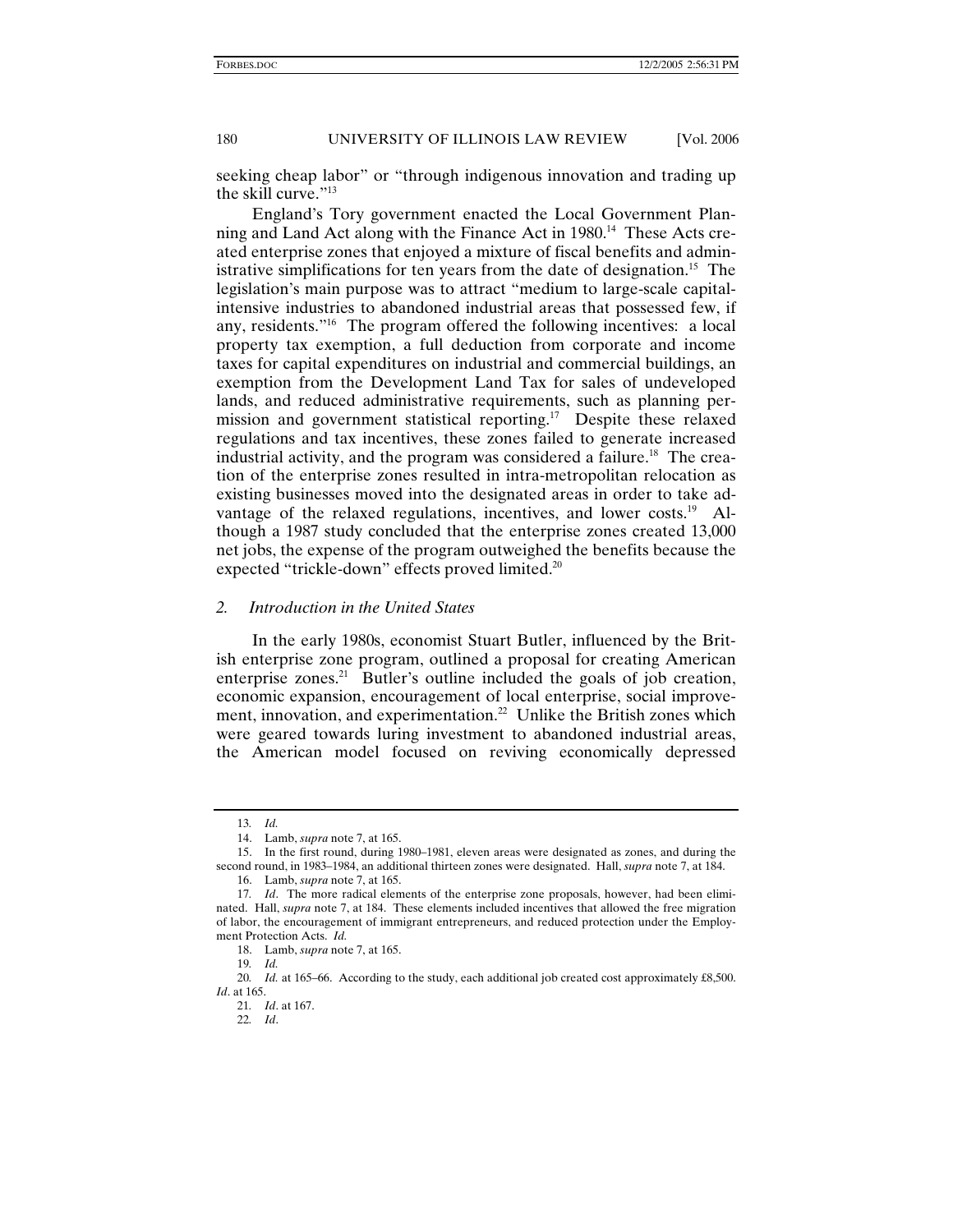neighborhoods.23 Conditions in the inner cities had worsened, and "[f]ew businesses could be induced to locate in the ghettos, despite vacant land and surplus labor, due to fear of crime, redlining by banks, and a poorly educated workforce."<sup>24</sup>

Gaining national prominence during Reagan's first presidential campaign, the enterprise zone proposal promoted the idea that private enterprise could solve the problems of distressed areas.<sup>25</sup> Past federal programs failed to achieve this goal.<sup>26</sup> Appealing to conservatives as a supply-side program to reverse urban decline, Republican Congressman Jack Kemp introduced an enterprise zone bill in May 1980.<sup>27</sup> Within a month of introducing the bill, Kemp convinced Congressman Robert Garcia, a liberal Democrat from the South Bronx, to cosponsor a slightly modified bill.<sup>28</sup> However, the goals of the two sponsoring Congressmen were divergent in that "enterprise zones for Kemp seemed to represent job creation, but for Garcia, the concept promoted more generally inner city revitalization."29 Instead of creating industrial parks like the British program, the American enterprise zones targeted incentives towards small businesses. As a key component to economic growth, research indicates that small firms are the most important generators of new jobs.<sup>30</sup> Small firms are better able to utilize existing buildings than larger firms, which often require new facilities.<sup>31</sup> Further, small entrepreneurs are more willing to establish a business in a marginal neighborhood and to hire local, unskilled labor to fill their employment needs. $32$  Given the perceived economic impact of small businesses, federal enterprise zone proposals have primarily focused on incentives that are likely to appeal to smaller businesses.<sup>33</sup> According to some small entrepreneurs, "two of the most important determinants of their success or failure are everyday

32*. Id.*; *see also* Wilton Hyman, *Empowerment Zones, Enterprise Communities, Black Business, and Unemployment*, 53 WASH. U. J. URB. & CONTEMP. L. 143, 154 (1998).

<sup>23</sup>*. See* Butler, *supra* note 2, at 32–34.

 <sup>24.</sup> Susan B. Hanson, *Comparing Enterprise Zones to Other Economic Development Techniques*, *in* ENTERPRISE ZONES, *supra* note 2, at 11.

 <sup>25.</sup> Butler, *supra* note 2, at 31.

<sup>26</sup>*. See id*. at 31 (stating that expensive government programs, such as Model Cities, urban renewal, and urban development action grants achieved marginal results at best, and in some places, entire neighborhoods were destroyed, leaving wastelands).

<sup>27</sup>*. Id.*

<sup>28</sup>*. Id*.

 <sup>29.</sup> Enid Beaumont, *Enterprise Zones and Federalism*, *in* ENTERPRISE ZONES, *supra* note 2, at 43.

 <sup>30.</sup> Research conducted by David Burch shows that about two-thirds of all net jobs are created by firms with less than twenty employees. Butler, *supra* note 2, at 35–36. In poor urban communities, small enterprises are the only net producers of jobs. *Id.* at 36. In fact, Birch claims that "very large firms tend to be net destroyers of jobs." *Id*. at 36. *Contra* Helen F. Ladd, *Spatially Targeted Economic Development Strategies: Do They Work?*, 1 CITYSCAPE 193, 196 (1994) ("[S]mall firms do not create as large a share of the jobs as claimed by Birch, and when their high failure rate is taken into account, small firms do not grow faster than large firms. Moreover, small firms offer lower wages, lower benefits, and less job security than large firms.").

 <sup>31.</sup> Butler, *supra* note 2, at 36.

 <sup>33.</sup> Butler, *supra* note 2, at 36.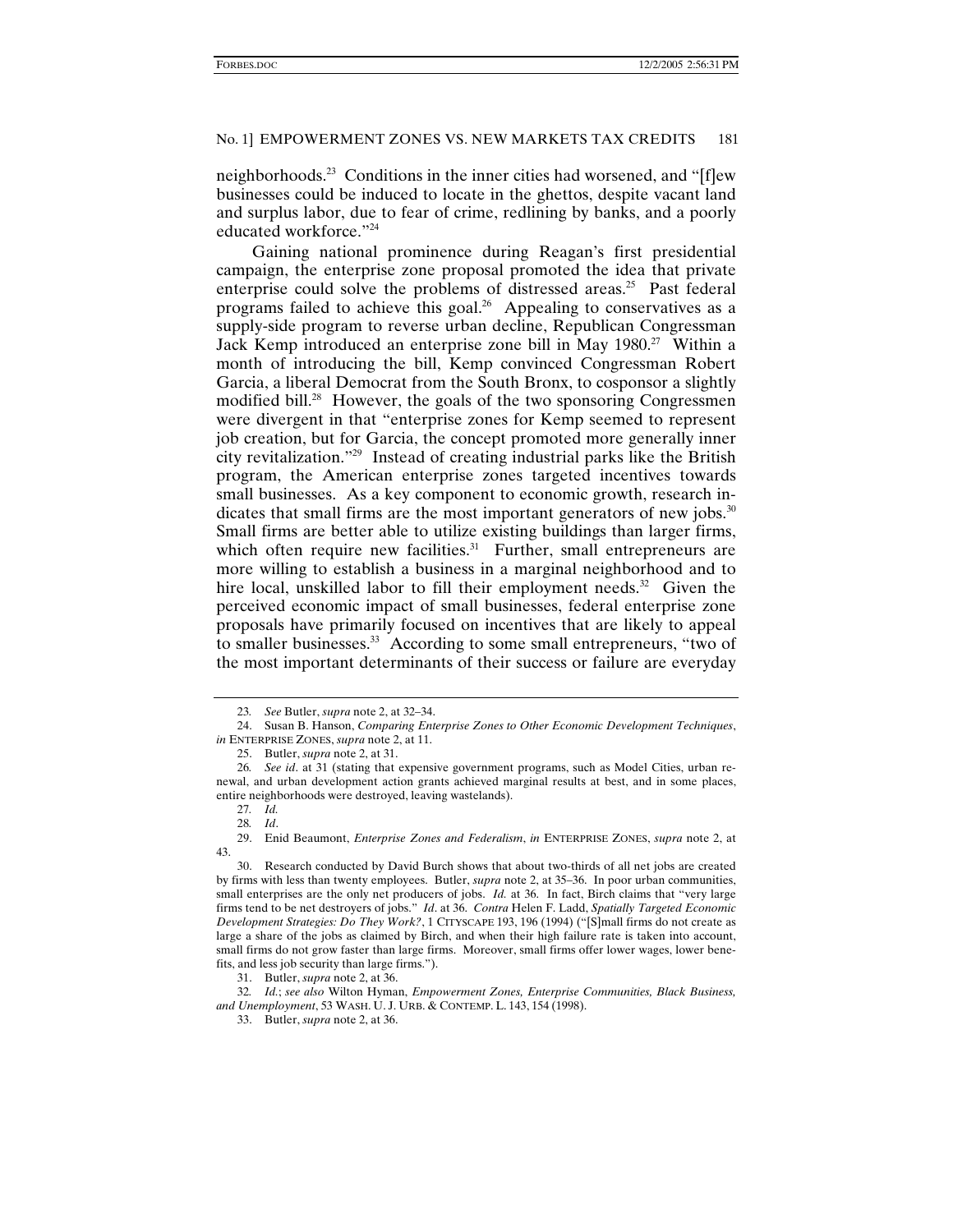operating expenses, including the cost of labor, and their abilities to obtain capital for the start-up phase and for later expansion."34

Despite this bipartisan support, Congress repeatedly failed to pass effective enterprise zone legislation during the 1980s, even though such legislation gained popularity among the states. Congress did pass legislation in 1987 that created one hundred federal zones, though the legislation did not contain tax incentives and was never implemented.<sup>35</sup> In contrast, many states embraced the idea of enterprise zones.<sup>36</sup> By 1990, more than seventy-five percent of the states implemented some variation of an enterprise zone program.<sup>37</sup> Many states established enterprise zone programs in anticipation of future federal legislation and accompanying incentives, but soon realized the usefulness of enterprise zones as a development tool.<sup>38</sup> The federal government's use of enterprise zones to spur revitalization and job growth did not gain momentum again until the Los Angeles Riots of 1992.39

## *3. Los Angeles Riots Prompt the Creation of EZ/ECs*

Resulting in approximately 60 deaths, 2,300 injuries, the destruction of 1,150 structures, and damage to an estimated  $10,000$  small businesses,  $40$ the Los Angeles Riots alerted the nation to the deterioration of the inner cities and revived debate on the use of enterprise zones to revitalize blighted communities.<sup>41</sup> With new proposals introduced in the House and Senate, some doubted how a tax incentive program could cure urban ills.<sup>42</sup> Congressmen questioned the effectiveness of enterprise zones as a revitalization tool without accompanying social legislation.<sup>43</sup> For example, Representative Charles B. Rangel, a New York Democrat whose district included Harlem, stated that "enterprise zones alone are 'not going to do a bit of good. No business person so blinded by tax breaks is

<sup>34</sup>*. Id.*

 <sup>35.</sup> Housing and Community Development Act of 1987, tit. VII, Pub. L. No. 100-242 (1988); Beaumont, *supra* note 29, at 41, 45–46. Although the Department of Housing and Urban Development (HUD) was given the authority to designate these zones, the program was never implemented because Jack Kemp, who became the Secretary of HUD, was unhappy with the program's lack of tax incentives. Beaumont, *supra* note 29, at 45–46.

<sup>36</sup>*. E.g.*, Beaumont, *supra* note 29, at 43 (noting that Florida, Louisiana, Connecticut, Missouri, Ohio, Pennsylvania, and Rhode Island were some of the first states to adopt Enterprise Zone programs).

 <sup>37.</sup> Lamb, *supra* note 7, at 168.

<sup>38</sup>*. Id.*

<sup>39</sup>*. See* REBUILDING URBAN NEIGHBORHOODS, *supra* note 2, at 28–29.

<sup>40</sup>*. Id*. at 28.

 <sup>41.</sup> Jill Zuckman, *Riots Resurrect Enterprise Zones*, 50 CONG. Q. WKLY. REP. 1253, 1253 (1992).

<sup>42</sup>*. Id.* Referring to the Los Angeles Riots, Carl F. Horowitz, a Heritage Foundation policy analyst, stated that "[t]hese rioters were not rioting because they did not have an enterprise zone. . . . Korean merchants in Los Angeles managed to start and run thriving businesses despite little capital and poor neighborhoods." *Id.*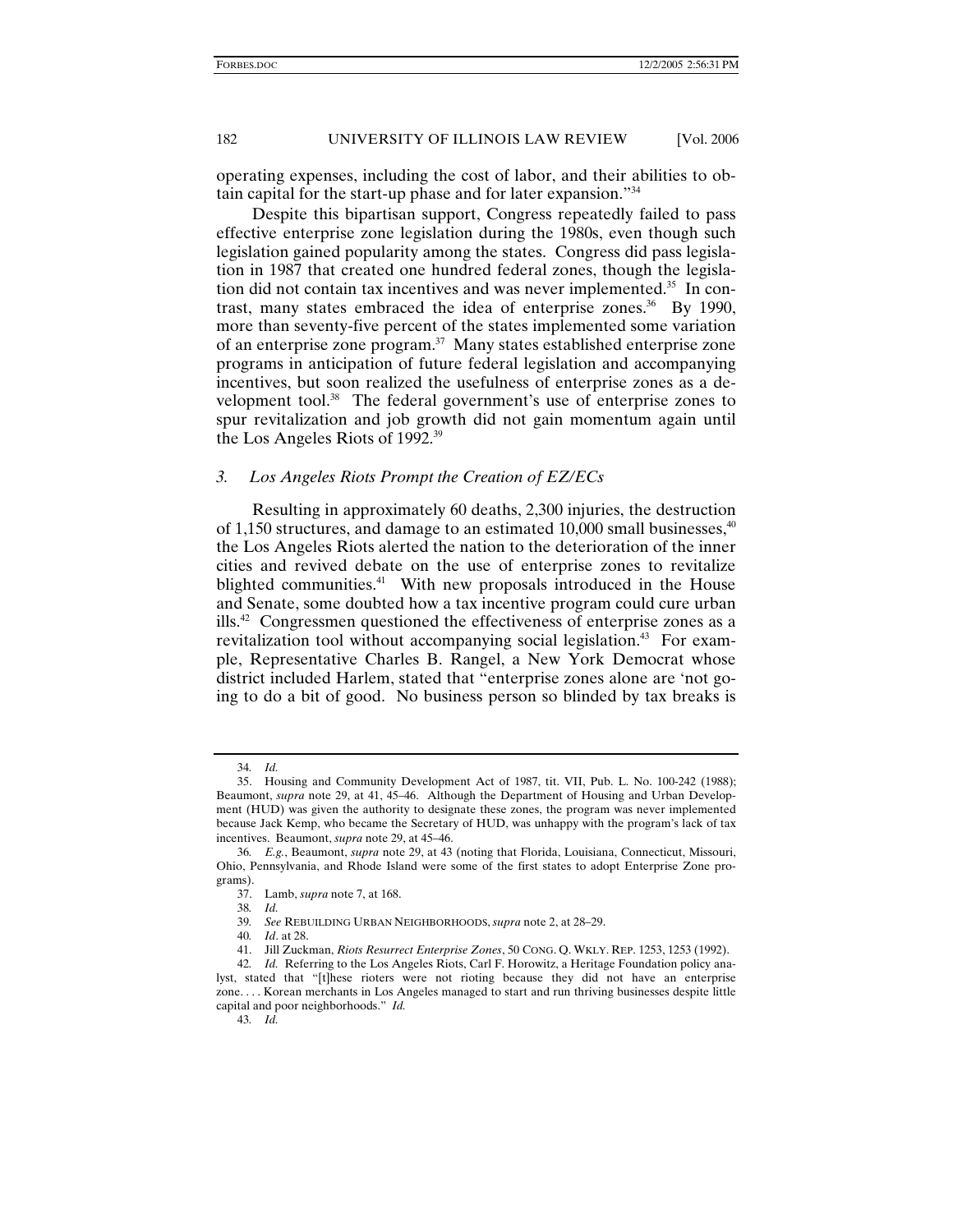going to go into an area with ex-cons, ex-addicts, high tensions and inadequate housing."<sup>44</sup>

President Clinton, recognizing these concerns and in response to the Los Angeles Riots, offered a variation of former legislative proposals.<sup>45</sup> Clinton's proposal emphasized tax breaks and regulatory relief by placing more emphasis on wage credits and coordinating federal resources through the use of Social Services Block Grants in poor neighborhoods.<sup>46</sup> On August 10, 1993, Clinton signed into law the EZ/EC program as part of the Omnibus Budget Reconciliation Act of 1993.<sup>47</sup> The original legislation created nine EZs, which receive most tax incentives and social spending, and ninety-five ECs, which receive fewer benefits.<sup>48</sup> During the application process, communities were given the opportunity to identify specific strategies and activities to pursue unfettered by the federal restrictions that characterized previous attempts at revitalization.<sup>49</sup> Each proposal was evaluated on its consistency with the program's four key principles: (1) economic opportunity; (2) community-based partnerships; (3) sustainable community development; and (4) strategic vision for change.50 Additional rounds of competition for EZ/EC designation took place in 1998 and 2001.<sup>51</sup> The rounds resulted in additional urban and rural zones and communities.<sup>52</sup>

Established as a ten-year program, the EZ/EC initiative offers tax incentives to incoming businesses and existing businesses wanting to expand their operations within a designated community.<sup>53</sup> These businesses qualify for employment credits, also known as wage-tax credits, and in-

<sup>44</sup>*. Id*.; *see also* Jill Zuckman, *Enterprise Zone Alchemy '90s-Style Urban Renewal*, 50 CONG. Q. WKLY. REP. 2354, 2355 (1992) (noting that Representative Bill Gradison said that "he does not believe that enterprise zones will improve cities. 'Until we improve the quality of education, health care and job training, the buildings are not going to make a difference.'").

 <sup>45.</sup> REBUILDING URBAN NEIGHBORHOODS, *supra* note 2, at 28–29.

<sup>46</sup>*. Id.* at 29. Immediately after the riots, President Bush refused to grant emergency aid to the riot areas and vetoed enterprise zone measures enacted by a Democratically controlled Congress. *Id.* at 28.<br> $\frac{47}{.}$ 

 <sup>47.</sup> Janet Hook, *Social Policy*, 51 CONG. Q. WKLY. REP. 3388, 3391 (1993) [hereinafter *Social Policy*].

<sup>48</sup>*. Id.* HUD administers the urban programs while the United States Department of Agriculture is in charge of the rural zones. Winston Pitcoff, *EZ'er Said Than Done*, 112 SHELTERFORCE ONLINE (2000), http://www.nhi.org/online/issues/112/ EZEC.html. The original legislation designated six urban empowerment zones and sixty-five urban enterprise communities. *Social Policy*, *supra* note 47, at 3391. The original six urban empowerment zones were located in Atlanta, Baltimore, Chicago, Detroit, New York City, and Philadelphia/Camden. REBUILDING URBAN NEIGHBORHOODS, *supra* note 2, at 29.

 <sup>49.</sup> SCOTT HERBERT ET AL., U.S. DEP'T OF HOUS. & URBAN DEV., INTERIM ASSESSMENT OF THE EMPOWERMENT ZONES AND ENTERPRISE COMMUNITIES (EZ/EC) PROGRAM: A PROGRESS REPORT 1-2 (2001), http://www.huduser.org/Publications/pdf/ezec\_report.pdf [hereinafter INTERIM ASSESSMENT].

<sup>50</sup>*. Id*. at i.

 <sup>51.</sup> U.S. DEP'T OF HOUS. & URBAN DEV., *RC/EZ Initiative Timeline*, http://www.hud.gov/offices/ cpd/economicdevelopment/programs/rc/about/timeline.cfm (last visited Sept. 6, 2005).

<sup>52</sup>*. Id.*

 <sup>53.</sup> McFarlane, *supra* note 3, at 314. Companies that merely relocate to designated zone areas cannot take advantage of EZ tax incentives. *Id*.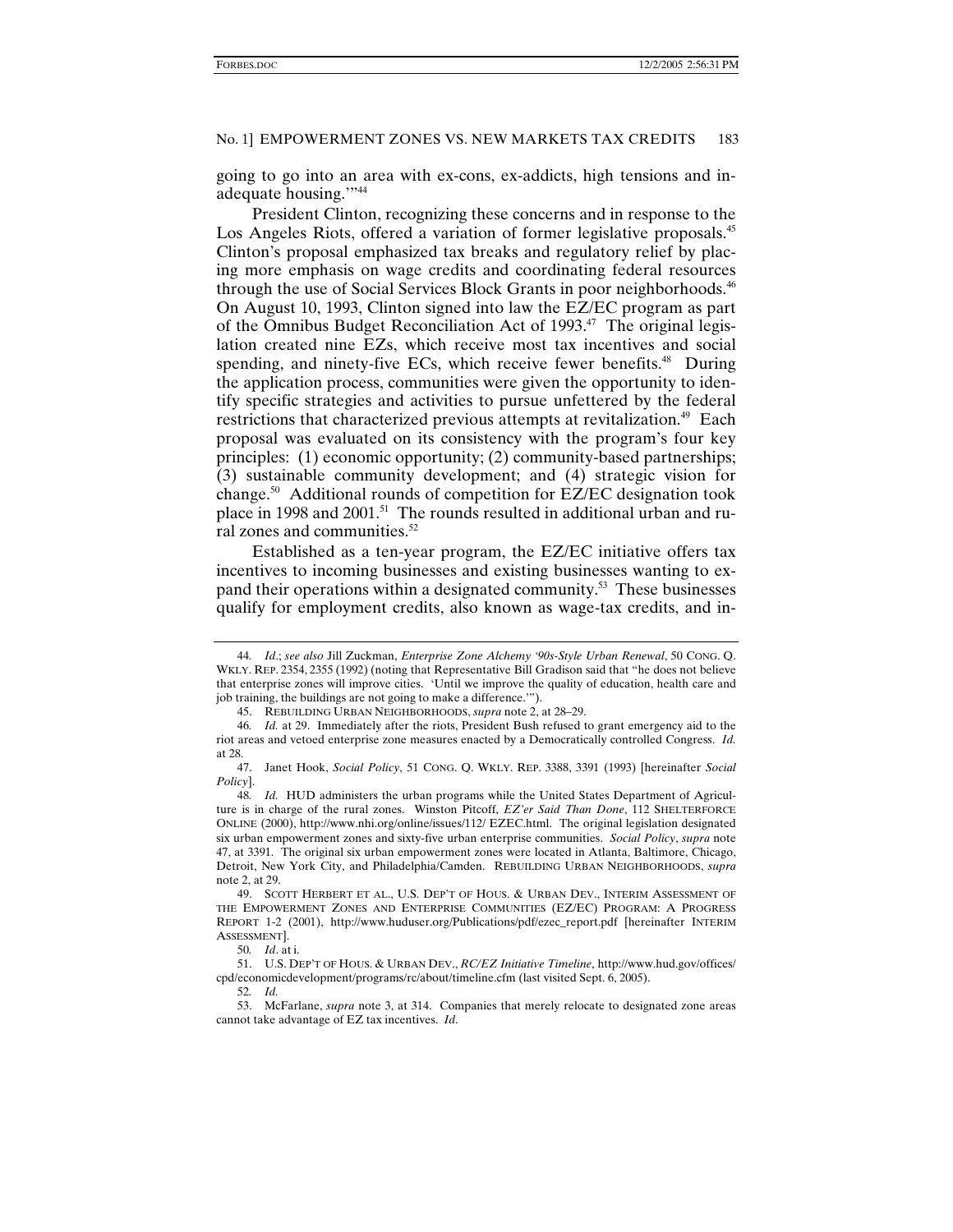creased depreciation expensing under Section 179 of the Internal Revenue Code.<sup>54</sup> The employment credit encourages businesses located in a designated zone to hire local employees by giving a tax credit for wages paid to a "qualified zone employee."<sup>55</sup> A qualified zone employee must substantially perform all services within an EZ in a trade or business of the employer, and the employee's principle residence must be located within the EZ.<sup>56</sup> Starting in 1994, employers were eligible for a credit of up to twenty percent of the first \$15,000 in wages paid to qualified zone employees.<sup>57</sup> The wage credit is gradually phased out over a ten-year period.58

EZ businesses can also utilize increased Section 179 expensing.<sup>59</sup> Deductions allow businesses in designated zones to accelerate the depreciation of tangible property when it is purchased and used in the trade or business.<sup>60</sup> Another tax incentive available is tax-exempt bond financing, which offers lower interest rates than conventional loans to encourage business development.<sup>61</sup> These low interest loans can be used by businesses in the acquisition or construction of an "enterprise zone facility" or any land "functionally related and subordinate" to the facility.<sup>62</sup> As of 2000, bond financing assisted communities in leveraging an additional \$10 billion in local and private funds.<sup>63</sup>

In addition to tax incentives, each area was granted use of Title XX Social Services Block Grant (Title XX/SSBG) funds.<sup>64</sup> The grant awarded \$100 million to urban EZs.<sup>65</sup> Grant money can be used to fund services that provide skills training, transportation, and counseling related to housing, employment, and financial management to disadvantaged adults and youth.<sup>66</sup> Programs promoting homeownership, education, or other economic independence activities are eligible for funding.<sup>67</sup> Grants can also be used to help with emergency and transitional housing.<sup>68</sup> Non-profit organizations and community colleges that offer train-

 <sup>54.</sup> INTERIM ASSESSMENT, *supra* note 49, at 1-7. Enterprise communities are not eligible to receive wage tax credits or increased section 179 depreciation expensing, but they can utilize tax exempt facility bonds. *See infra* notes 60–63 and accompanying text.

 <sup>55.</sup> I.R.C. § 1396(d) (2004); INTERIM ASSESSMENT, *supra* note 49, at 1-7.

 <sup>56.</sup> I.R.C. § 1396(d)(1) (2004).

 <sup>57.</sup> I.R.C. § 1396(a)–(c) (2004); INTERIM ASSESSMENT, *supra* note 49, at 1-7.

 <sup>58.</sup> INTERIM ASSESSMENT, *supra* note 49, at 1-7.

<sup>59</sup>*. See* I.R.C. § 1397A (2004).

 <sup>60.</sup> INTERIM ASSESSMENT, *supra* note 49, at 1-7.

<sup>61</sup>*. Id.*

 <sup>62.</sup> I.R.C. § 1394 (2004). An "enterprise zone facility" is defined as "any qualified zone property the principal user of which is an enterprise zone business, and any land which is functionally related and subordinate to such property." I.R.C. § 1394(b)(1).

<sup>63</sup>*. See generally* Pitcoff, *supra* note 48.

 <sup>64.</sup> INTERIM ASSESSMENT, *supra* note 49, at 1-6.

<sup>65</sup>*. Id.* at ix. Rural empowerment zones received \$40 million in Title XX/SSBG funds while enterprise communities received \$3 million in grant funds. Hyman, *supra* note 32, at 158.

 <sup>66.</sup> INTERIM ASSESSMENT, *supra* note 49, at 1-6.

<sup>67</sup>*. Id*.

<sup>68</sup>*. Id*.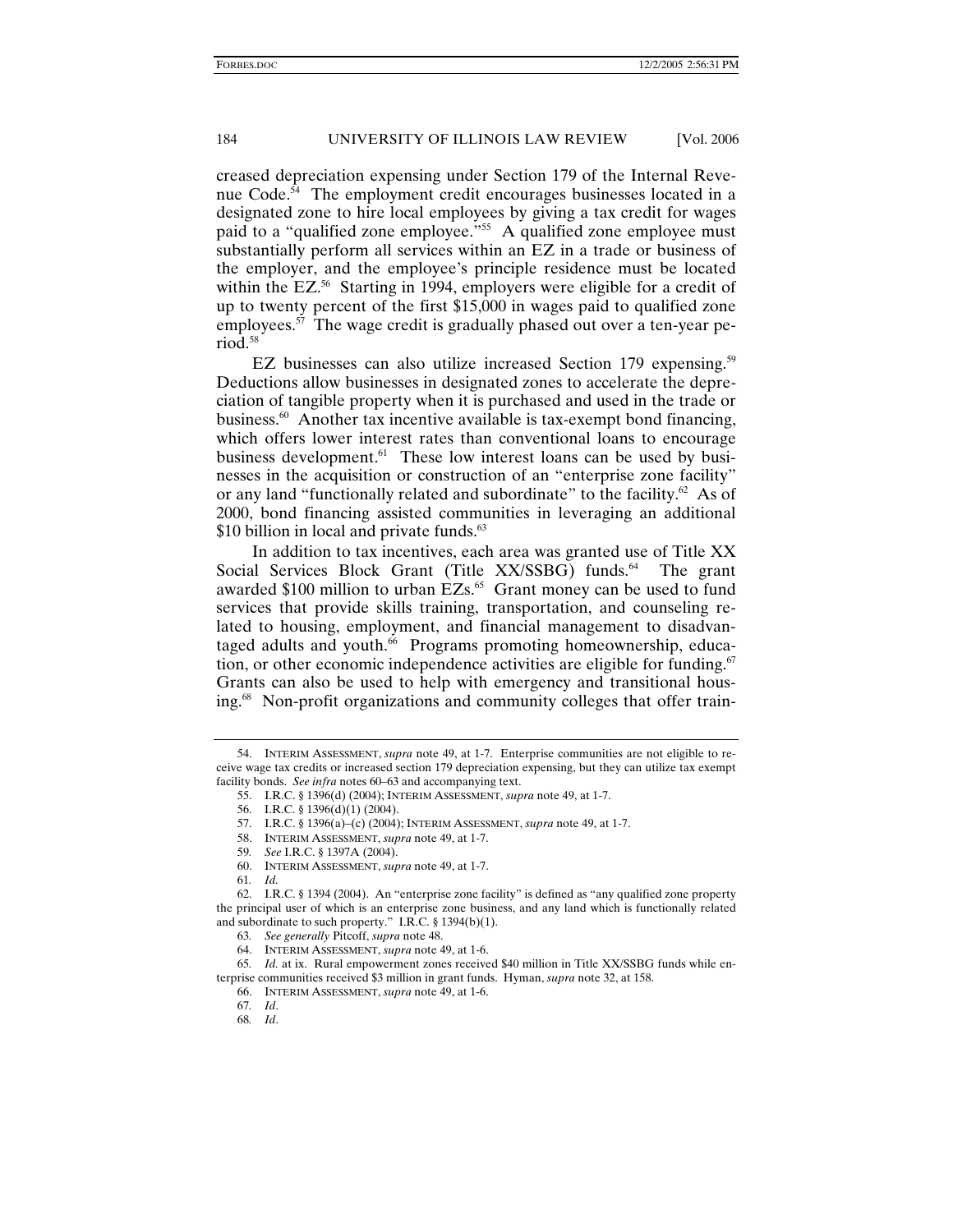ing to low-income individuals can also take advantage of Title XX/SSBG money $69$  as can other programs that include services to help support and preserve the family structure, such as drug treatment or after-school programming.<sup>70</sup> Finally, Title XX/SSBG funds can be used to leverage public and private resources.<sup>71</sup> According to estimates by HUD, the initial round of grants leveraged approximately \$4 billion in public and private investment. $72$ 

## *4. Assessment of EZ Outcomes*

In 2001, an interim assessment of the EZ/EC program was prepared for HUD to assess the program's initial outcomes.<sup>73</sup> In an evaluation of the six urban zones, the report concluded that, although total employment increased in the combined six zones between 1995 and 2000, this growth could not be directly attributed to the EZ designation.<sup>74</sup> Unless a specific zone program targeted activities that assisted in job creation, other factors unrelated to the EZ/EC program, such as national and regional economic conditions or underlying demographic shifts, could have caused the observed growth.<sup>75</sup> The report also questioned the impact of tax incentives on business formation and growth.76 Respondents reported a modest use of tax incentives that, in most cases, did not have any influence on their hiring or investment decisions.<sup>77</sup> Although the intended goal was to attract and encourage small business development with these incentives, larger firms were more likely to take advantage of the federal tax breaks.78 However, these large firms were less likely than small, resident-owned businesses to hire zone residents.<sup>79</sup> As a result, the tax incentives portion of the EZ/EC program created a negligible increase in employment opportunities for low-income residents.<sup>80</sup> Finally, while resident participation and influence varied greatly among sites,

<sup>69</sup>*. Id*. Funds are also provided to organizations that assist with the training and employment of low-income individuals in the construction, rehabilitation, or improvement of affordable housing, public infrastructure, or community facilities. *Id*.

<sup>70</sup>*. Id*.

<sup>71</sup>*. Id*.

 <sup>72.</sup> Peter Eisinger, *Financing Economic Development: A Survey of Techniques*, 18 GOV'T FIN. REV., June 2002, at 20, 22.

<sup>73</sup>*. See generally* INTERIM ASSESSMENT, *supra* note 49.

<sup>74</sup>*. Id*. at 9-5.

<sup>75</sup>*. Id*.

<sup>76</sup>*. Id.*

<sup>77</sup>*. Id*. at 9-19.

<sup>78</sup>*. Id*. For a discussion on the importance of targeting small businesses to achieve economic growth, see *supra* notes 29–33 and accompanying text.

 <sup>79.</sup> INTERIM ASSESSMENT, *supra* note 49, at 9-19.

<sup>80</sup>*. Id.* In businesses owned at least partly by residents, sixty-seven percent of employees are zone residents as compared to thirty-six percent on average in non-resident owned businesses. *Id*. at 3-10.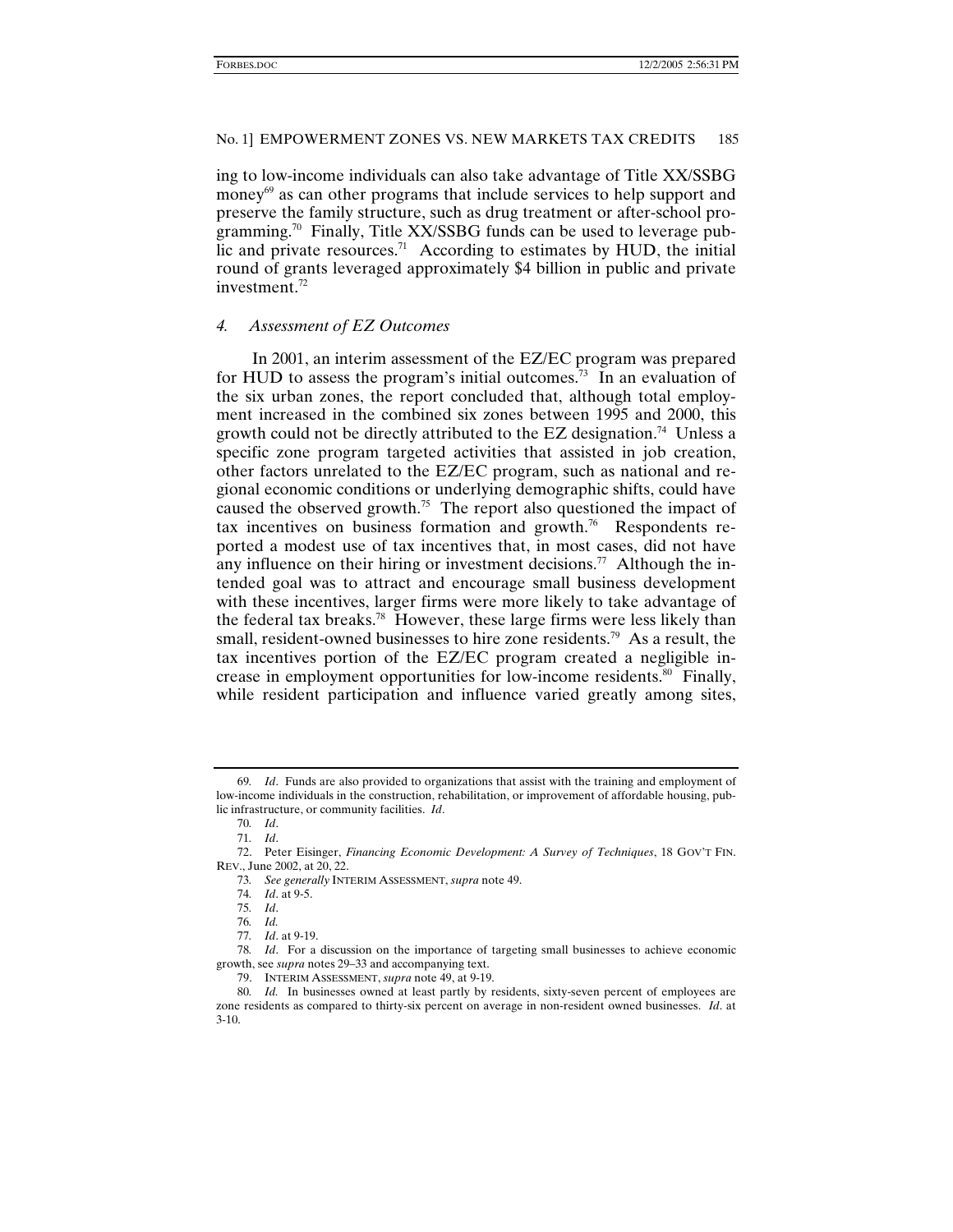findings indicated that resident involvement generally declined within the zones after the conclusion of the initial planning process.<sup>81</sup>

Despite these overall findings, some individual EZs posted strong results and were able to meet their goals. For example, with its emphasis on job creation, the Baltimore EZ enjoyed positive economic growth, observing an increase in businesses assisted, jobs created, and residents trained and placed from 1995 through  $2000$ .<sup>82</sup> With the retirement of the Baltimore EZ in December 2004, officials estimated investments within the zone to be \$1.5 million over the ten-year period.<sup>83</sup> Nearly two-thirds of the Title XX/SSBG money went to fund workforce development initiatives, resulting in more than 12,000 zone residents finding employment inside and outside the EZ and in the creation of more than 5,700 jobs within the EZ.<sup>84</sup>

In spite of these noteworthy successes, it is still unclear whether this progress is sustainable. For example, a study analyzing the outcomes of residents who participated in job training classes reported that only slightly more than half of the participants were working two years later.<sup>85</sup> In addition, the areas of the zone that experienced the worst blight received the fewest funds, resulting in little change.<sup>86</sup>

Although some of Baltimore's achievement can be attributed to its focus on job creation, the involvement and support of local residents within the EZ cannot be disregarded. This is evidenced by the poor performance of EZs that lacked community support. Baltimore established a Community Advisory Council, consisting primarily of community resi-

 83. Eric Siegel, *Goals Met, But Not Hopes; Development: As the City's Empowerment Zone Program Winds Down, Results are Mixed*, BALT. SUN, Dec. 26, 2004, at 1A.

84*. Id*. These numbers on employment exceeded the project's goals by twenty percent. Approximately a quarter of the money spent on job training was used to prepare residents to work in existing businesses and industries that lacked workers. *Id*.

85*. Id*.

<sup>81</sup>*. Id*. at 6-6. The report attributed this decline in residential input to the later involvement of powerful entities and individuals after the cities were awarded EZ status as well as the lack of roles for resident volunteers as the program shifted to the operational phase. *Id*.

<sup>82</sup>*. Id*. at 9-6. Despite this growth, Baltimore did not achieve all of its interim goals. *Id.* However, the performance of the Baltimore EZ was still significant in comparison to contiguous areas. From 1995 through 2000, the zone experienced a higher rate of employment growth (thirty-one percent in the zone versus two percent in the comparison area) and realized an acceleration in employment growth rates as compared to 1990 through 1995 (an increase of twenty-nine percent in the zone area versus eighteen in the comparison area). *Id.* The zone benefited from over \$197 million in leveraged funds through private investment that helped fund various activities within the zone. *Id.* at 9-7. In addition, the Baltimore EZ posted a 108% increase in the number of residents employed within the zone and a 158% increase in the number of resident-owned businesses within the zone. *Id*. at 9-6–9-7.

<sup>86</sup>*. Id.* In support of this statement, one report found that physical investment was nearly \$400 million in the commercial-residential area that includes Harbor East and Fells Point, whereas investment in the poorer residential areas of Harlem Park and Sandtown-Winchester totaled less than \$50 million during the first six years of empowerment zone designation. *Id.* A more recent report assessing property values from 1997 to last year within the Baltimore EZ noted that property values in the Harbor East and Fells Point areas increased by fifty percent while Harlem Park enjoyed an increase of only 6.3%. *Id.* The street corners of Harlem Park evidence this disparity as "[o]n one street corner, police were arresting two young men on drug charges; on another, yellow tape blocked off a rowhouse that had apparently collapsed, leaving one fewer boarded-up house but one more pile of rubble." *Id*.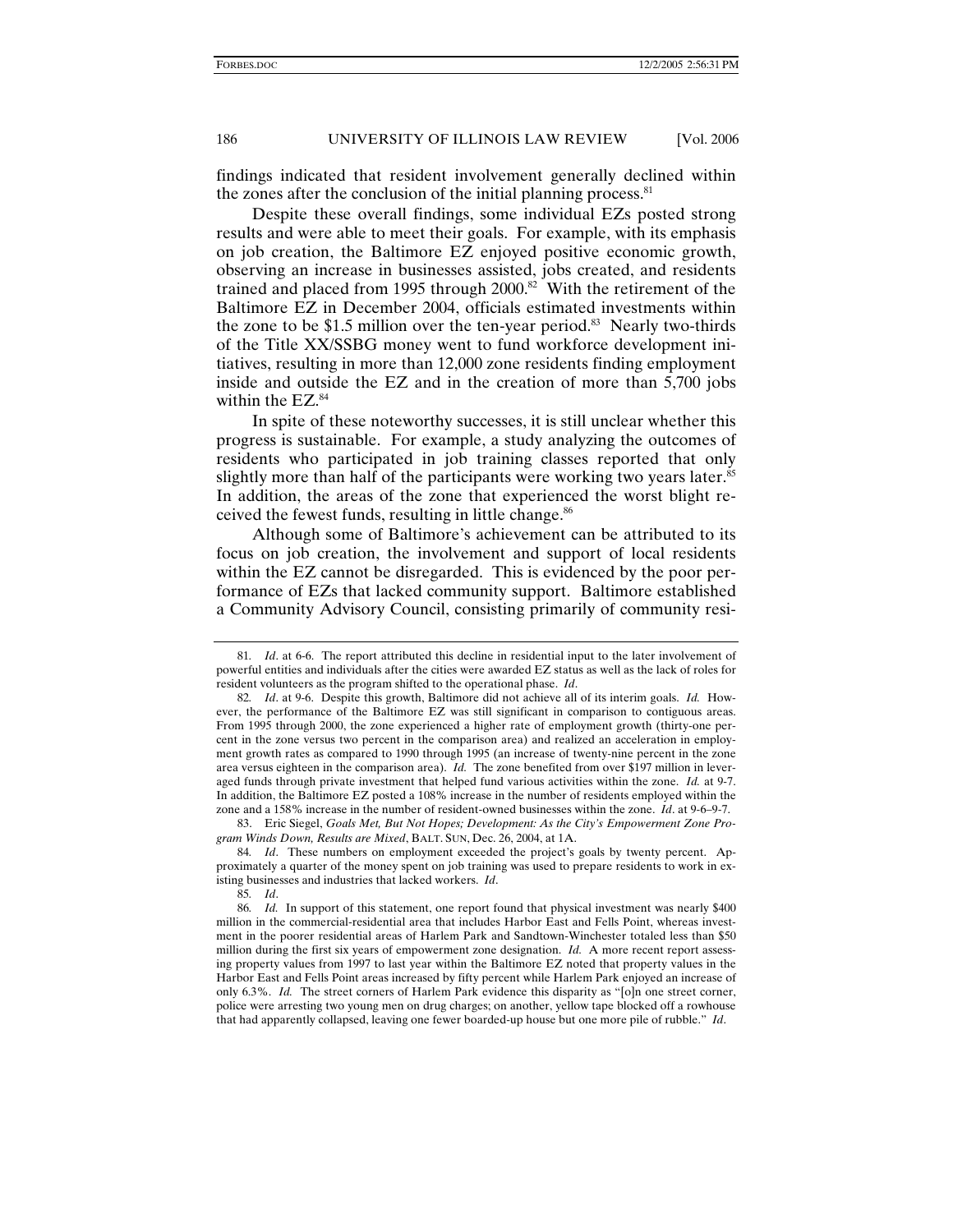dents, that had the power to approve, disapprove, or modify preliminary decisions made by the Empower Baltimore Management Corporation (EBMC), a committee that oversaw the use of EZ funds. $87$ 

In contrast, efforts by other cities, such as Chicago and Philadelphia/Camden, to involve community residents have been less successful, and these EZs have not performed as well.<sup>88</sup> Between 1995 and 2000, the Chicago zone posted a negative growth rate and experienced less growth than in the previous five-year period when compared to similar areas within the city. $89$  Instead of taking into account the input of community activists in the implementation of the zone's plans, the city used the funding to strengthen existing city initiatives at the expense of community plans to alleviate poverty and reform local government.90 The Philadelphia/Camden EZ experienced similar results as staff turnover, a reduction in staffing levels, and a lack of consistent support from the local government resulted in dissatisfaction among community activists. $91$  As illustrated by the above examples, cities that neglected to encourage resident empowerment failed to effectively market the zone areas as places to invest, making it difficult to achieve program goals.

#### *B. New Markets Tax Credits*

#### *1. Purpose*

As evidenced by his EZ/EC program, President Clinton adopted a policy to alleviate poverty through market expansion, marking a shift away from the income maintenance programs traditionally supported by Democrats.<sup>92</sup> Advancing a pro-business agenda, Clinton refocused antipoverty policy as a struggle to open up "new markets" overlooked by the economic boon enjoyed by the rest of the nation in the 1990s.<sup>93</sup> In November 1999, at the insistence of community development corporation

 <sup>87.</sup> INTERIM ASSESSMENT, *supra* note 49, at 6-8. The working relationship between the EBMC and community residents evolved in response to HUD's insistence that Baltimore include greater community participation. *Id.* During the initial implementation period, community residents had little input into EBMC's decisions. *Id*. at 6-7–6-8.

<sup>88</sup>*. Id.* at 9-12–9-14.

<sup>89</sup>*. Id.* at 9-12. Between 1995 and 2000, the Chicago zone reported a negative three percent growth rate, while the comparison area experienced a growth rate of thirty-two percent. *Id.* In addition, in comparing the Chicago zone's growth rate from 1990 through 1995 to 1995 through 2000, the Chicago EZ grew at a slower rate than the other two Chicago analytic areas despite the EZ's use of tax incentives and Title XX/SSBG funds. *Id.* The Chicago EZ observed an increase of fourteen percent in comparison to the respective increases of thirty-eight percent and seventeen percent in the two analytic areas. *Id.* The report blames the disappointing growth within the zone relative to the comparison areas on a lack of community involvement and administrative inconsistencies. *Id*. at 9-12–9-13.

<sup>90</sup>*. Id.* at 9–13. During the initial application process, Chicago presented two competing proposals separately supported by community activists and local city officials. *Id.* The application was submitted without any indication of the underlying tension. *Id.* After receiving EZ status, the city's plan took precedence. *Id*. at 9–13.

<sup>91</sup>*. Id*. at 9–14.

 <sup>92.</sup> Cummings, *Progressive Politics*, *supra* note 1, at 428.

<sup>93</sup>*. Id*.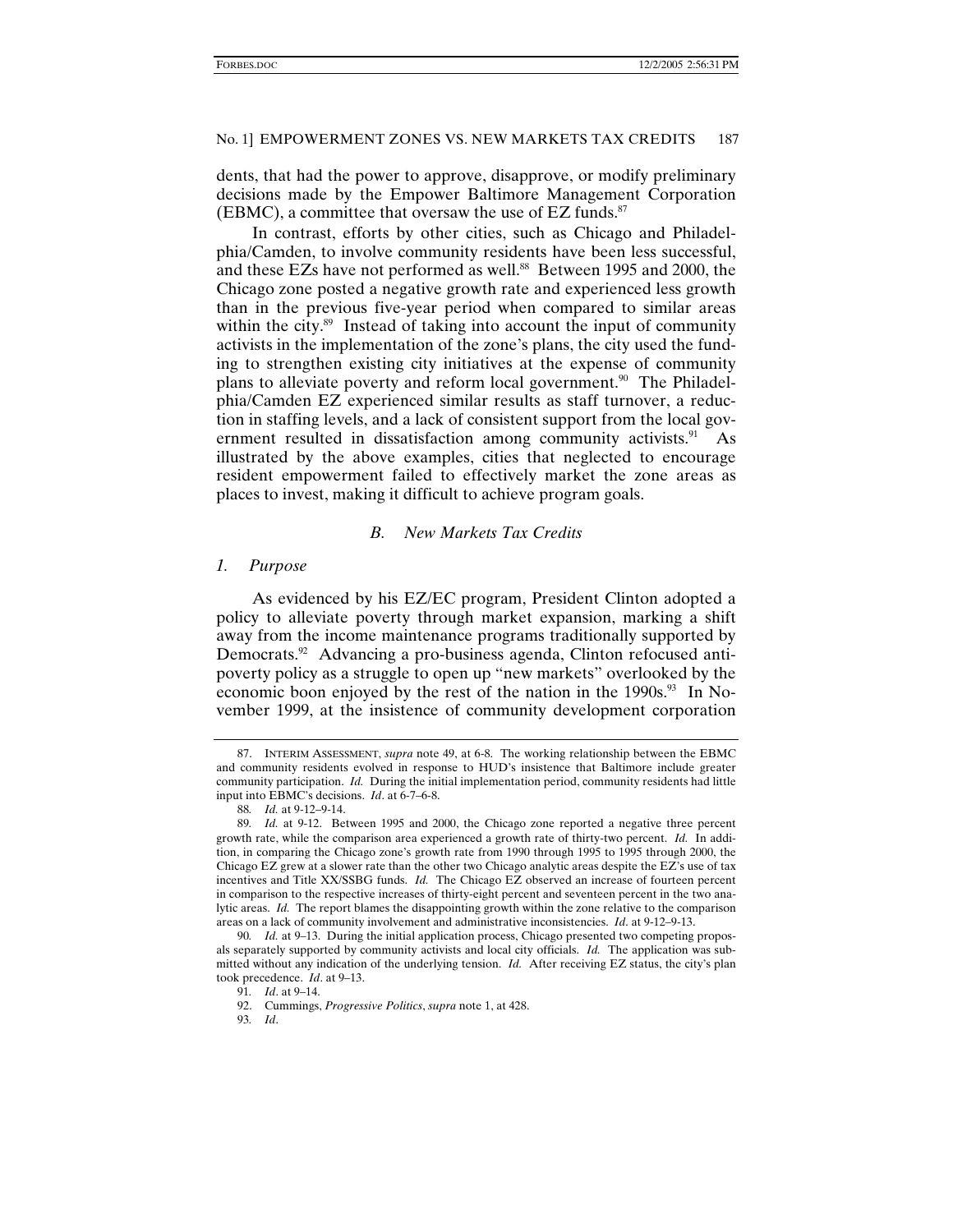advocates, Clinton and Speaker of the House, Dennis Hastert, publicly vowed to create new economic incentives to encourage investment in the country's distressed areas. $94$  On December 21, 2000, Clinton fulfilled this promise by signing into law the NMTC program as part of the Community Renewal Tax Relief Act of 2000.<sup>95</sup> In an attempt to direct some business capital away from areas already experiencing rapid growth and to low-income communities, the targeted tax credits offered by NMTC enhance the economic return to the investor, an approach that has proven successful with the Low Income Housing Tax Credit program.96 The goal of the NMTC program is to restore commerce and to create jobs through an infusion of outside capital.<sup>97</sup>

## *2. How the NMTC Program Works*

NMTC encourages capital investment in businesses located in lowincome communities by providing tax incentives to investors who make qualified equity investments in community development entities  $(CDEs)$ .<sup>98</sup> To qualify, a CDE must be a domestic corporation or partnership that meets the following criteria: (1) the organization's primary mission must be to serve or provide investment capital for low-income communities or persons; (2) the entity must maintain accountability to the community by including resident representation on any governing or advisory board; and (3) the entity must be certified as a CDE by the United States Treasury Department's Community Development Financial Institutions Fund (CDFI Fund), the agency that administers the NMTC program.<sup>99</sup> In exchange for tax credits, which may be claimed over seven years, investors supply capital to the CDEs who then invest the capital in low-income communities.<sup>100</sup>

 <sup>94.</sup> Gregory Maher, *At a Crossroad*, 90 NAT'L CIVIC REV. 199, 201 (2001); *see also* 145 CONG. REC. E1761 (daily ed. Aug. 5, 1999) (statement of Rep. Rangel) (acknowledging that many urban and rural communities continue to have severe economic problems).

 <sup>95.</sup> Susan R. Jones, *Will New Markets Tax Credits Enhance Community Economic Development?*, 8 J. SMALL & EMERGING BUS. L. 229, 230 (2004).

<sup>96</sup>*. See* 145 CONG. REC. E1761 (daily ed. Aug. 5, 1999) (statement of Rep. Rangel).

<sup>97</sup>*. See* Maher, *supra* note 94, at 201–02; 145 CONG. REC. E1761 (daily ed. Aug. 5, 1999) (statement of Rep. Rangel).

<sup>98</sup>*. Tax Incentives for Renewal Communities: Hearings Before the House Ways and Means Subcomm. on Oversight*, 107th Cong. (2002) [hereinafter *Hearings*] (statement of Eric Solomon, Deputy Assistant Secretary for Regulatory Affairs, Dep't of Treasury), 2002 WL 1161320, at \*8.

 <sup>99.</sup> I.R.C. § 45D(c) (2005). In less than four years, over 1,950 entities have been certified as CDEs. Arthur A. Garcia, Director, Community Development Financial Institutions Fund, Remarks at the Boston Federal Home Loan Bank's New Markets Tax Credit Program Summit (Sept. 30, 2005), *available at* http://www.novoco.com/NMTC/Resources/GarciaRemarksBostonFHLB\_093005.pdf [hereinafter Garcia Remarks].

 <sup>100.</sup> U.S. GENERAL ACCOUNTING OFFICE, NEW MARKETS TAX CREDIT PROGRAM: PROGRESS MADE IN IMPLEMENTATION, BUT FURTHER ACTIONS NEEDED TO MONITOR COMPLIANCE 1 (2004), http://www.unclefed.com/GAOReports/d04326.pdf [hereinafter NEW MARKETS]. Although investors may include individuals, companies, or investment funds, the core groups of investors are expected to be banks and thrifts, insurance companies, investment banks, venture capital funds, and other investment fund and finance companies. Jones, *supra* note 95, at 232.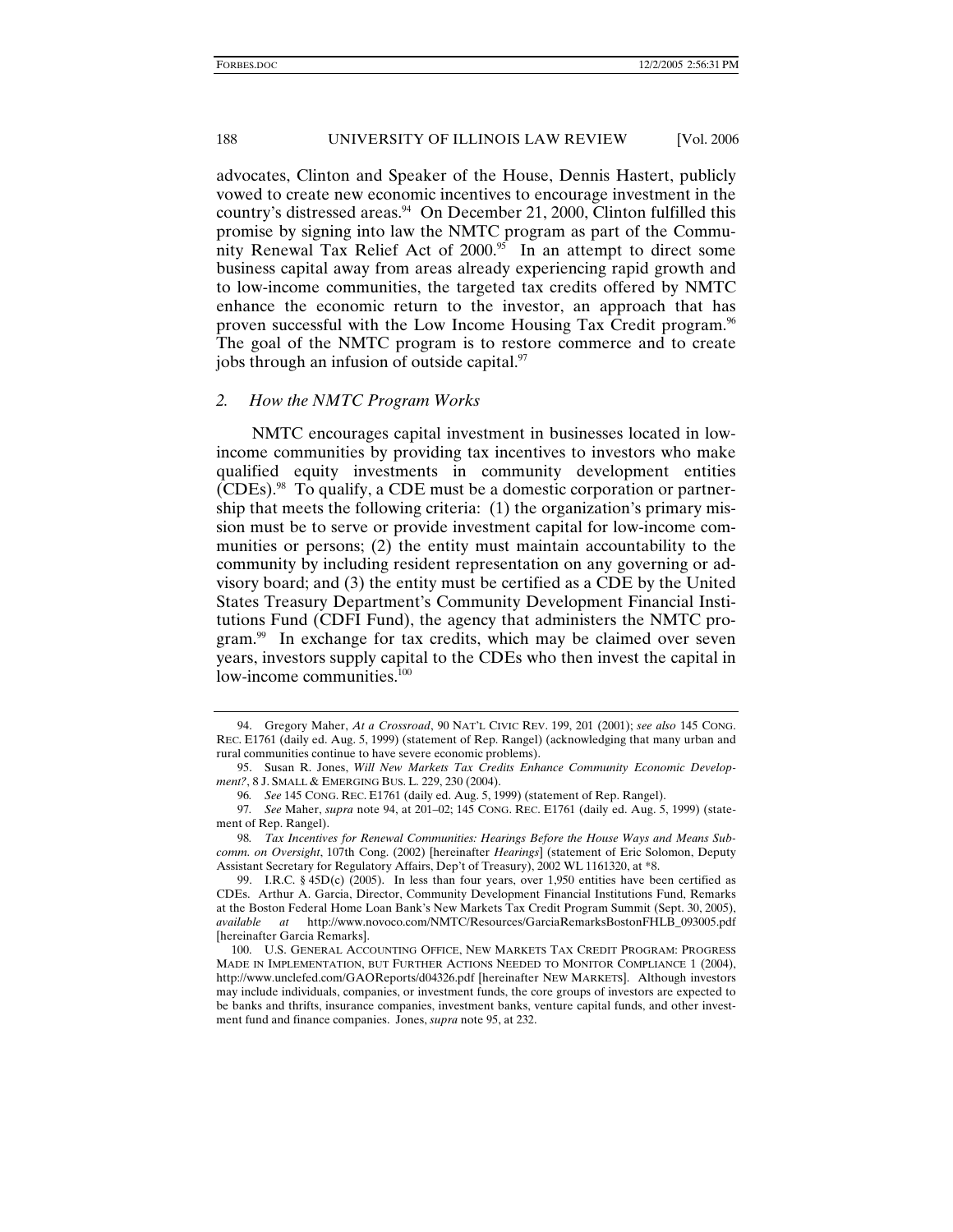A variety of businesses and projects can receive investment capital from a CDE. Qualifying investments include direct loans to or equity investments in a "qualified active low-income community business" or other CDEs, or loans purchased from other CDEs.101 Technical assistance provided to businesses located within low-income communities also qualifies under the program.<sup>102</sup> Therefore, the responsibilities of the CDEs include identifying potential projects or businesses that will benefit a community and convincing investors that they will be making sound economic decisions by investing in low-income communities.<sup>103</sup> To receive funds, a low-income community must meet the income requirements as evaluated by census tracts.<sup>104</sup> Accordingly, thirty-nine percent of all census tracts, which account for thirty-six percent of the nation's population, qualify for NMTCs.<sup>105</sup>

The NMTC program has allocated \$15 billion in tax credits, generating credits equal to thirty-nine percent of an investment, to be disbursed over a period of seven years.<sup>106</sup> To participate in the program, investors must commit their money to the CDE for the seven-year period, and, in return, they receive a tax credit worth five percent of their investment during the first three-credit allowance dates and six percent of their investment over the remainder of the period.<sup>107</sup> After seven years, investors receive the value of their equity stake in the CDE, which could either exceed or fall short of their initial investment depending on the profitability of the CDE's investments.108 The value of the credit alone is not sufficient to generate competitive rates of return, placing pressure on CDEs to make sound investment decisions in order to guarantee a return greater than the value of the credit.<sup>109</sup>

In order for CDEs to offer NMTCs in exchange for qualified equity investments, the entity must apply for and receive an allocation of credit

<sup>101</sup>*. See* I.R.C. § 45D(d)(1). The term "qualified active low-income community business" refers to any corporation (including a non-profit corporation) or partnership that derives at least fifty percent of its total gross income from active operations within any low-income community. I.R.C. § 45(D)(d)(2)(A)(i). Also, a substantial part of its property must be located in and its services must be performed within any low-income community. I.R.C. § 45D(d)(2). The rental of real property is eligible to receive financial assistance as a qualified business as long as the property is not considered a residential rental property as defined in I.R.C.  $\S 168(e)(2)(A)$  and substantial improvements have been made to the property. Beth Mullen, *New Markets Tax Credits—Possibilities and Pitfalls*, 13 J. AFFORDABLE HOUSING & COMMUNITY DEV. 31, 35 (2003).

<sup>102</sup>*. See* I.R.C. § 45D(d)(1).

 <sup>103.</sup> Dimitri Pappas, *A New Approach to a Familiar Problem: The New Market Tax Credit*, 10 J. AFFORDABLE HOUSING & COMMUNITY DEV. 323, 325 (2001).

<sup>104</sup>*. See* I.R.C. § 45D(e).

 <sup>105.</sup> NEW MARKETS, *supra* note 100, at 4.

 <sup>106.</sup> Jones, *supra* note 95, at 230 n.4 (citing I.R.C. § 45D(f)(1) (2000)). The maximum allocations allowed are \$1 billion in 2001, \$1.5 billion in 2002 and 2003, \$2 billion in 2004 and 2005, and \$3.5 billion in 2006 and 2007. Pappas, *supra* note 103, at 328.

 <sup>107.</sup> Pappas, *supra* note 103, at 326.

<sup>108</sup>*. Id*.

<sup>109</sup>*. Id*. at 326–27.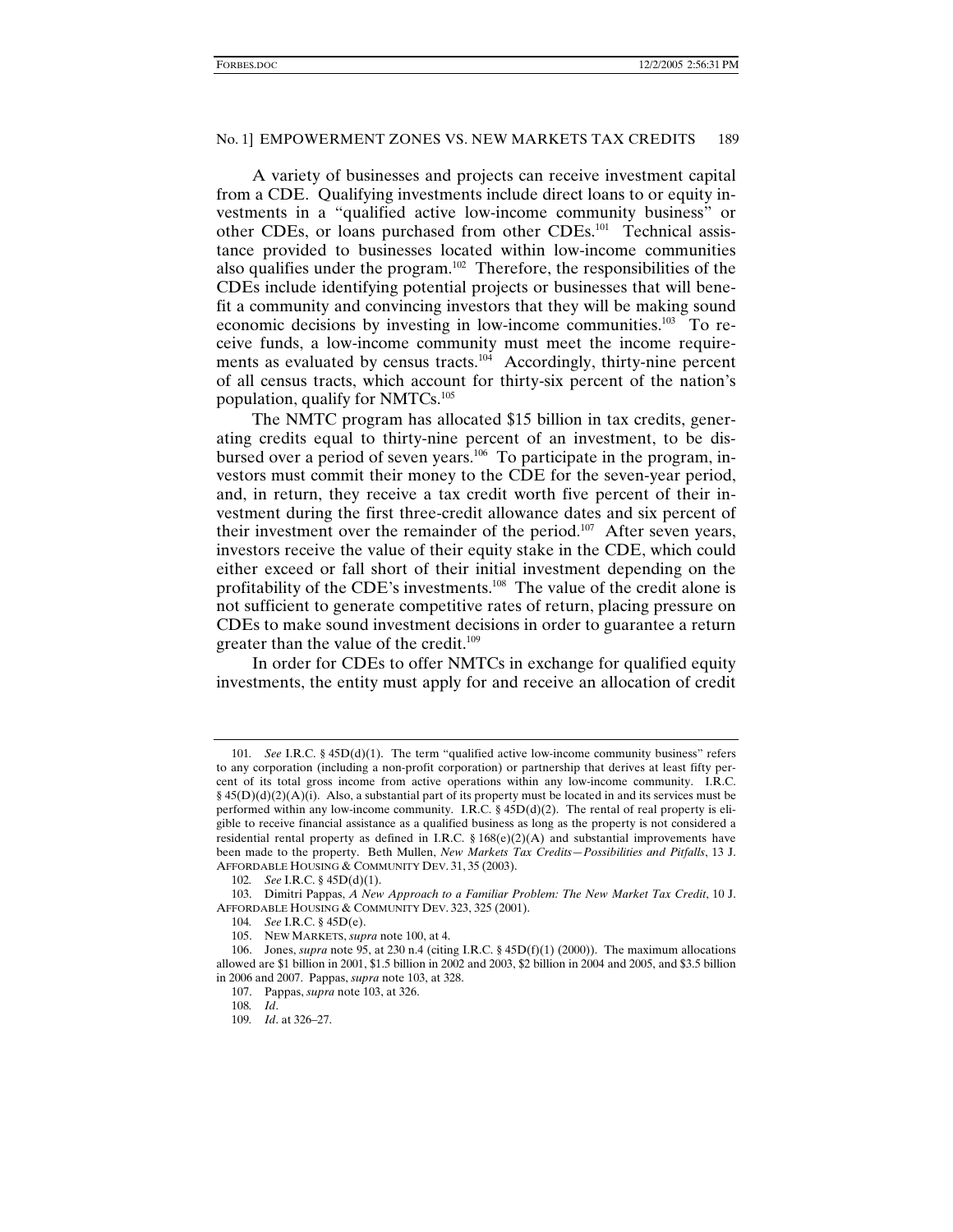authority from the CDFI Fund.110 Allocation authority is awarded through a competitive application process. Priority is given to CDEs that have demonstrated success in providing capital or technical assistance to disadvantaged businesses or communities and who intend to invest substantially all of the investment capital into one or more businesses in which unrelated persons maintain majority equity interest.<sup>111</sup> The CDFI Fund evaluates NMTC applications based on the following criteria: (1) business strategy; (2) capitalization; (3) management capacity; and (4) community impact.<sup>112</sup>

#### *3. Delay in Awarding NMTC Allocations*

Although Congress authorized tax credits in 2001, the first round of credits were not released until the last week of August, 2003, and most projects, according to CDFI Fund officials, did not begin until the end of 2003.113 Due to these delays, the first four annual rounds were combined into two multiyear rounds with awards of \$2.5 billion in 2001 and 2002 and \$3.5 billion in 2003 and 2004.114 First round award winners were not announced until March 14, 2003.115 From 345 applicants, 66 CDEs were awarded allocation authority with awards ranging from \$500,000 to \$170 million with the average award totaling  $$38$  million.<sup>116</sup> The second round, announced in May 2004, awarded 63 CDEs with allocation authority.<sup>117</sup> During the most recent round of competition, 208 CDEs competed for \$2 billion of NMTCs.<sup>118</sup> With awards ranging from \$5 million to \$100 million, the CDFI Fund awarded 41 CDEs with allocation authority in May

114*. Id*. at 15.

116. Jones, *supra* note 95, at 231.

<sup>110</sup>*. Hearings*, *supra* note 98, at \*8.

<sup>111</sup>*. Id.*

 <sup>112.</sup> Jones, *supra* note 95, at 231. Currently, in the third allocation application round, more emphasis is placed on the business strategy and community impact sections of the application. Heidi Jarchow, *Garcia Shares Latest NMTC Developments*, NMTC MONTHLY REP., Nov. 2004, at 1, *available at* http://www.novoco.com/NMTC/Article\_of\_month/NMTC\_article\_of\_month\_1104.pdf. With regards to community impact, the Director of the Community Development Financial Institutions Fund stressed that "[t]ax credits must have an impact on the communities they serve and this is important." *Id.* 

 <sup>113.</sup> NEW MARKETS, *supra* note 100, at 2.

 <sup>115.</sup> Remarks by Tony T. Brown, Director Community Development Financial Institutions (CDFI), http://www.treas.gov/press/releases/js130.htm (last visited Sept. 6, 2005).

 <sup>117.</sup> In comparison to the first allocation round, the awards given during the second round exceeded those given during the first round. Jarchow, *supra* note 112, at 1. This illustrates the competitiveness and growth of the program. Second-round allocations ranged from \$2 million to \$150 million with an average award of \$56 million. *Id.*

 <sup>118.</sup> The Community Development Financial Institution Fund, New Markets Tax Credit Program: Third Round (2005) Allocatees, http://www.rapoza.org/NMTC/2005NMTC.FAQs.pdf [hereinafter Third Round Allocatees]. CDEs competing during the third round of competition requested a total amount of \$22.9 billion in allocation authority. *Id.*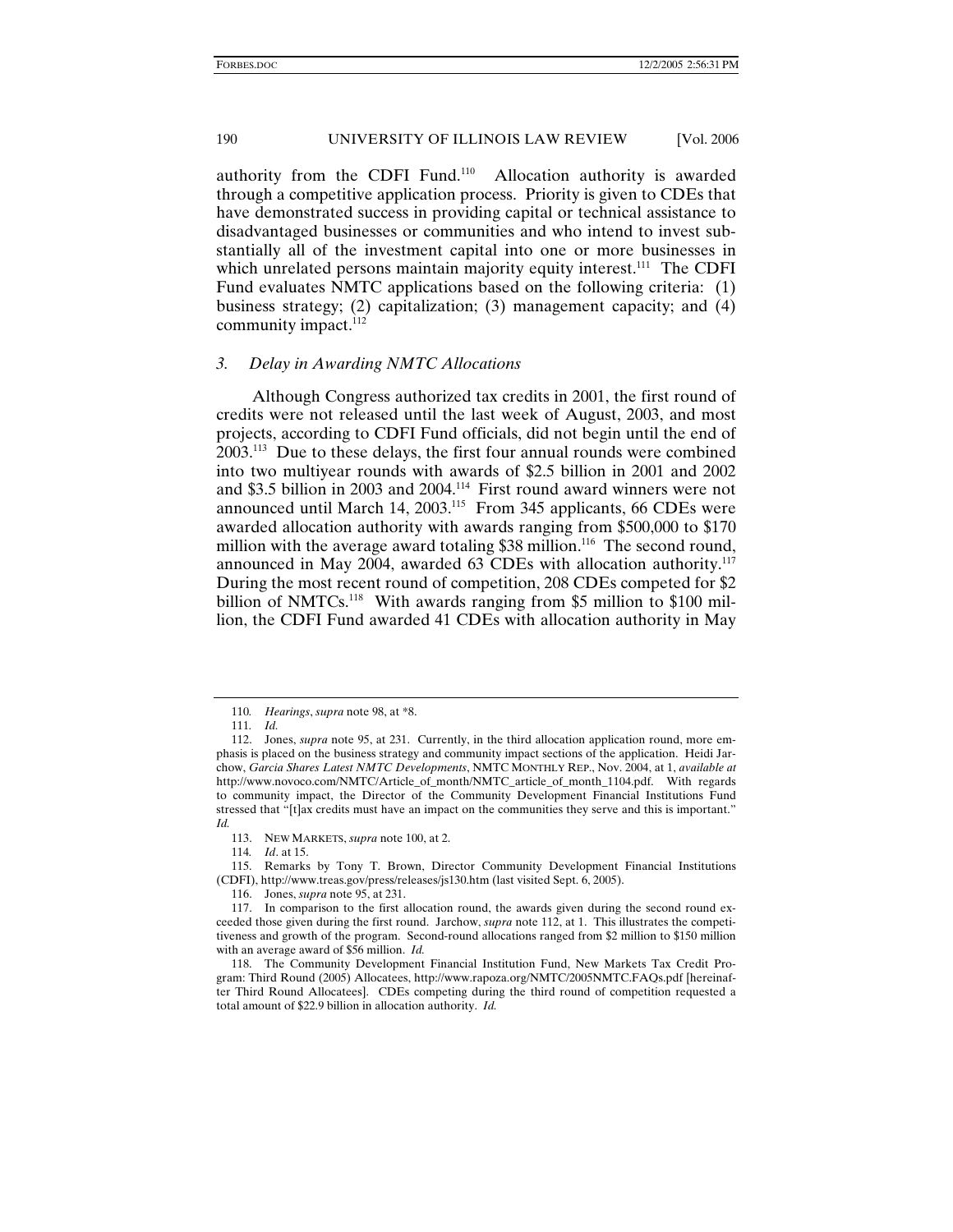2005.119 The CDFI Fund plans to announce the fourth round of awardees in the spring of  $2006$ <sup>120</sup>

#### *4. Projects Complete Under the NMTC Program*

Due to the delays of NMTC allocations, many projects utilizing NMTCs have not been completed,<sup>121</sup> and some CDEs are behind in locating investment opportunities in low-income communities.<sup>122</sup> Of the \$6 billion in allocation authority issued to CDEs during the first two rounds of competition, \$2.58 billion in qualified equity investments have been made, which represents forty-three percent of the total credits allocated during these rounds.<sup>123</sup> Since many transactions occurred in 2004, the CDFI Fund will not receive reports detailing the transaction-level data until the summer of 2005, and for subsequent transactions the project status is still unknown.<sup>124</sup> However, some projects have been completed, including projects that have combined NMTCs with historic tax credits.125

In Washington D.C., NMTCs were used to attract capital to build a 226-room hotel in the city's Shaw neighborhood.<sup>126</sup> A historically African American neighborhood, residents living in the Shaw community experience a forty percent poverty rate and a fourteen percent unemployment rate.<sup>127</sup> Shaw is centrally located near the newly built Washington D.C. Convention Center and is close to downtown. 123 New Markets Investors, LLC, the CDE in charge of the hotel project, stated that the hotel will benefit the community by "transform[ing] a vacant city block, improv[ing] the streetscape, promot[ing] pedestrian traffic, improv[ing] neighborhood security, provid[ing] opportunities for ancillary businesses, and creat[ing] a significant number of jobs appropriate for unemployed or unskilled residents of Shaw (sixty-two percent of whom lack a high school diploma)."<sup>128</sup> The CDE's advisory board includes low-income residents from the Shaw community, as mandated by the regulations, and is responsible for increasing community awareness, attaining feedback, and distributing information to low-income community organizations.<sup>129</sup> 123 New Market Investors estimate that the project will create 275 con-

 <sup>119.</sup> *Id.*

<sup>120</sup>*. Id.* With requests totaling \$22.9 billion, 208 applicants are competing during the third round for a portion of the \$2 billion tax credit allocation. *Id*.

<sup>121</sup>*. See generally* NEW MARKETS, *supra* note 100, at 12.

 <sup>122.</sup> In addition to these delays, the statute authorizing the NMTC program allows CDEs five years from the date of allocation to locate qualified equity investments from investors. Garcia Remarks, *supra* note 99.

<sup>123</sup>*. Id.*

 <sup>124.</sup> Third Round Allocatees, *supra* note 118.

 <sup>125.</sup> Jefferson Armistead, *New Markets Tax Credits: Issues and Opportunities*, Apr. 2005, http:// www.picced.org/pubs/nmtc-report.pdf.

 <sup>126.</sup> Jones, *supra* note 95, at 233.

<sup>127</sup>*. Id*.

<sup>128</sup>*. Id*. at 233–34.

<sup>129</sup>*. Id*. at 234.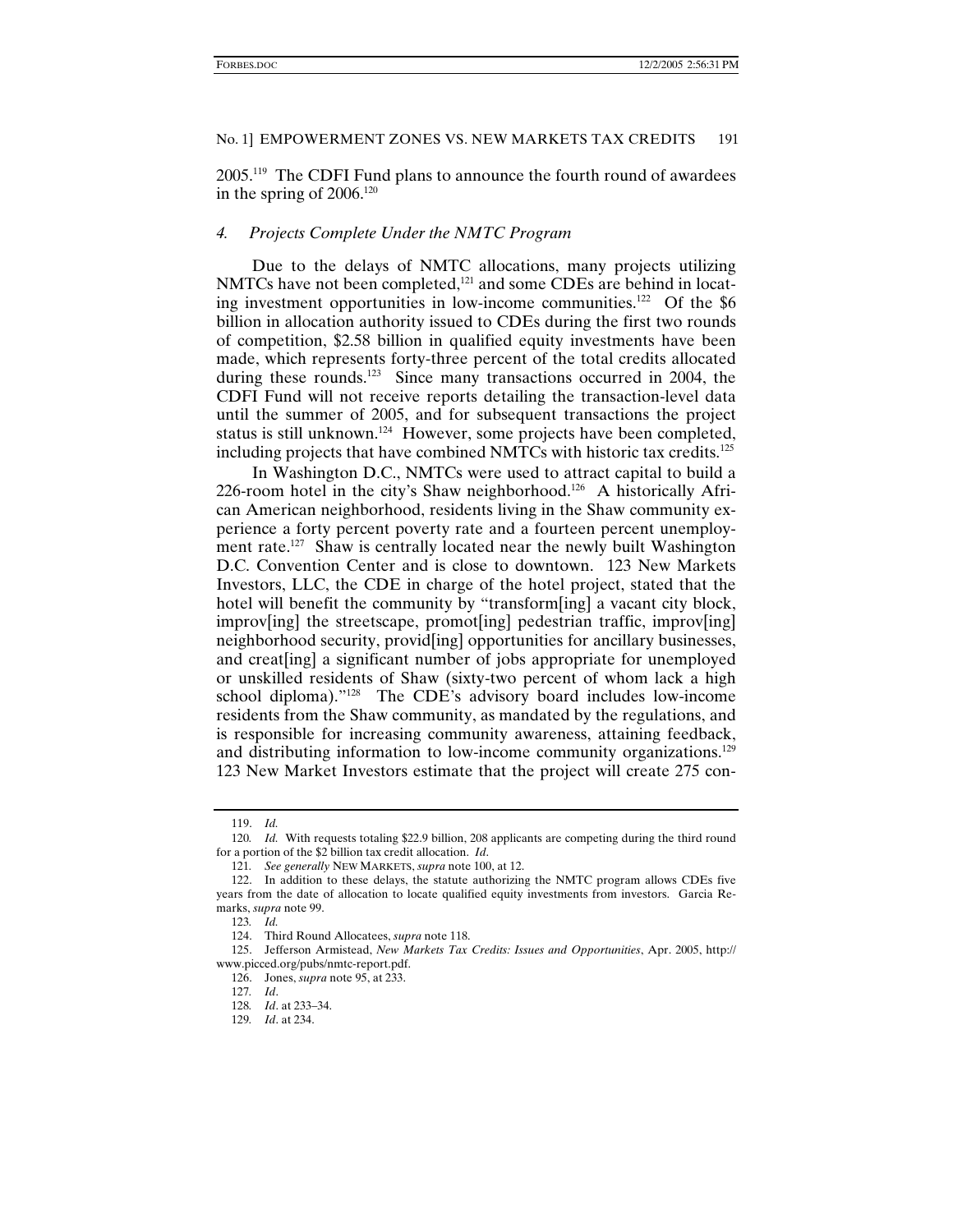struction jobs with twenty percent of those jobs going to poor residents living within the census tract.<sup>130</sup> The hotel is projected to create sixty-one long-term jobs.<sup>131</sup> The wages of the jobs created due to the project will be more than double the current median income for the tract.<sup>132</sup> In addition to providing jobs, the hotel is expected to increase home values, increase business activity for resident-owned businesses, and generate an estimated \$1,293,000 in local taxes through the 14.5% D.C. Hotel Occupancy Tax.133

Three projects that combined NMTCs with the historic tax credits include the Arthur S. Flemming Center in Washington D.C., the Dia:Beacon in Beacon, New York, and the Hippodome Performing Arts Theatre in Baltimore, Maryland.<sup>134</sup> Under this "twinned" tax approach, the investor benefits from a greater NMTC yield, and the historic tax credit developments benefit from increased equity.135 Approximately thirty-eight percent of national historic districts are located in census tracts that experience greater than twenty percent poverty rates.136 Receiving an allocation of \$127 million, the sixth largest award allocation in NMTC's first round, these three projects were initiated by the National Trust Community Investment Corporation.<sup>137</sup> This corporation is a forprofit subsidiary of the National Trust for Historic Preservation, a nonprofit group that has worked to preserve America's historic resources.<sup>138</sup>

In an attempt to "revitalize low-income communities rich in building stock but poor in capital," the Arthur Flemming Center, also located in the Shaw neighborhood, utilized the twinned tax approach and received almost \$572,000 in equity investment.139 The Center rents space to public welfare nonprofit organizations at below-market rates in addition to serving as the headquarters for an organization that provides communal space and offers a variety of classes for the elderly.<sup>140</sup> The

<sup>130</sup>*. Id*.

<sup>131</sup>*. Id*. Of these sixty-one hotel jobs, eleven are managerial positions, and fifty are staff positions. *Id*.

<sup>132</sup>*. See id*. ("The average annual construction wage will be \$30,000 and the average annual hotel-operations wage will be \$29,980." The tract's current median income is \$14,603.).

<sup>133</sup>*. Id*.

<sup>134</sup>*. E.g.*, Jones, *supra* note 95, at 235–36; Donald S. Holm III & Erica Stewart, *New Market Tax Credits in Action—With an Historic Flavor*, NMTC REP., Dec. 2003, at 1–2, *available at* http://novoco. com/NMTC/Article\_archive.shtml.

 <sup>135.</sup> Ruth Sparrow, *Opportunities and Issues in Combining NMTCs and Historic Credits*, NMTC REP., Oct. 2003, at 2–3, *available at* http://www.novoco.com/NMTC/Article\_archive.shtml. The historic tax credit equals twenty percent of the qualified rehabilitation expenditures of certified historic structures, and ten percent of the qualified rehabilitation expenditures for other qualified rehabilitation buildings. *Id.* at 2. The historic tax credits indirectly increase to the extent that NMTC equity finances part of the qualified rehabilitation expenditures. *Id.* However, NMTC is dependent on the amount of equity invested in the deal and may include the aggregate of the historic tax credit equity, NMTC equity, and permanent financing. *Id*.

 <sup>136.</sup> Jones, *supra* note 95, at 235.

<sup>137</sup>*. Id.*

<sup>138</sup>*. Id*.; Holm & Stewart, *supra* note 134, at 1.

 <sup>139.</sup> Jones, *supra* note 95, at 235–36.

<sup>140</sup>*. Id*.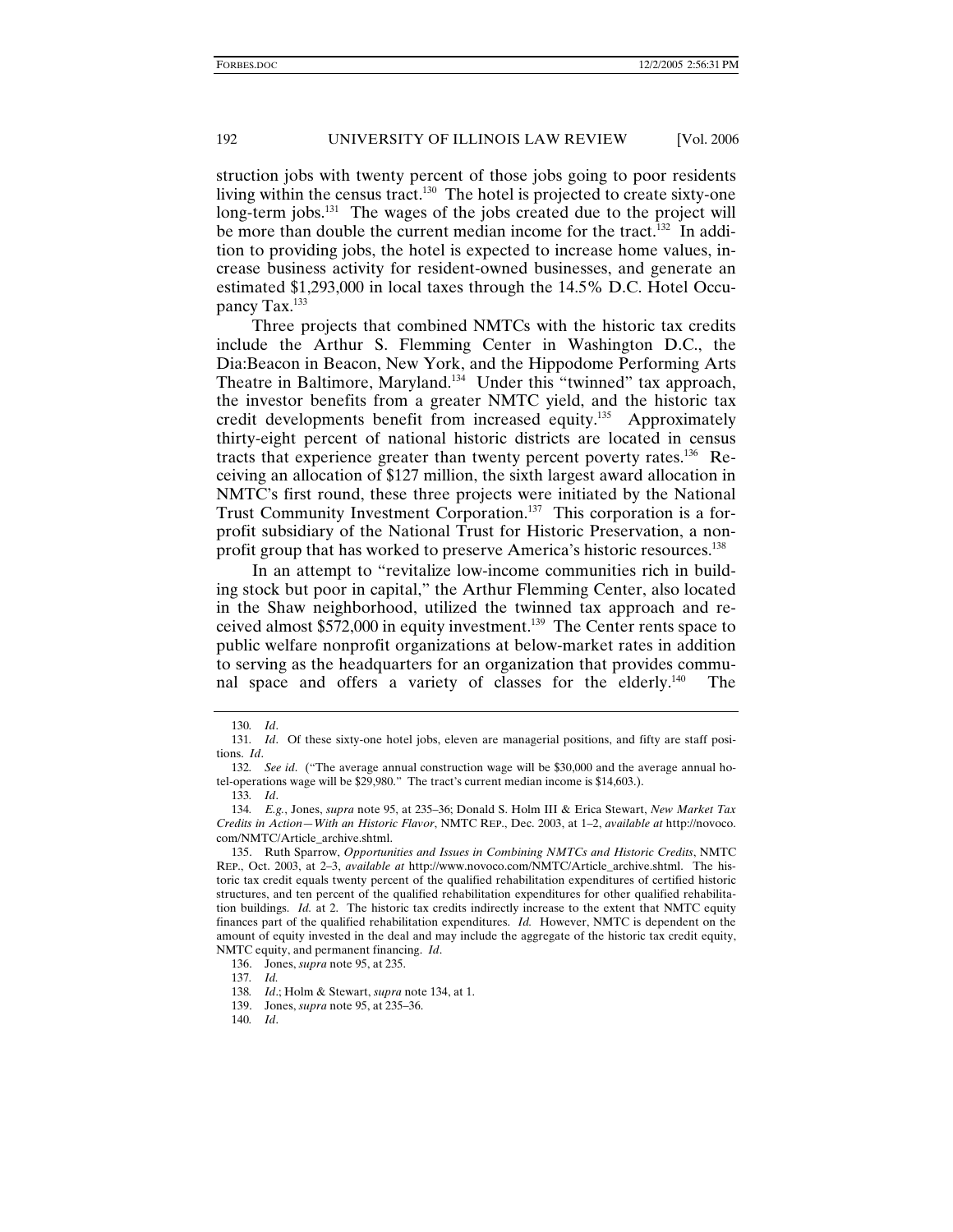Dia:Beacon is a former Nabisco Box Printing Factory that served as a major employer for the area until its closure in 1991.<sup>141</sup> Now a museum that houses collections by major contemporary artists, the project utilized \$766,899 in NMTC equity funds to create an operating reserve, which is used to help cover projected operating deficits for the first five years of operation.<sup>142</sup> During its first year of operation, Dia:Beacon created sixty new jobs and welcomed 145,000 visitors.<sup>143</sup>

Finally, the Hippodrome Theater, built in 1914 and one of the first theaters to show motion pictures, is a reminder of former economic activity on Baltimore's deteriorating West Side.<sup>144</sup> With \$9 million of twinned equity venture contributions, the project plans to restore three historic landmark buildings.<sup>145</sup> With the anticipation of attracting  $410,000$  patrons during its first year of operation, the 2,250-seat theater plans to offer 200 events per year, including the Baltimore Symphony Orchestra, touring Broadway productions, and various community events.<sup>146</sup> It is estimated that the opening of the Hippodrome Theater will help stimulate more than \$850 million in investment dollars for the West Side.<sup>147</sup>

## III. ANALYSIS

## *A. The EZ and the NMTC Programs: Conflicting Policy Rationales to Achieve Urban Revitalization*

Although the stated goal of both the EZ/EC and NMTC programs is to achieve poverty reduction through economic growth in low-income communities, the programs employ fundamentally different policy approaches in an attempt to achieve the desired outcomes.

#### *1. EZs and Place-Based People Strategy*

Utilizing a place-based people strategy, the EZ/EC program adopts the policy view that the government must build or revitalize communities in order to help local residents.<sup>148</sup> Accordingly, "people cannot be separated from place, and . . . an antipoverty strategy needs to treat individuals in the context of their community." $149$  In enacting the EZ/EC program, Congress realized that social structures would be important to

 <sup>141.</sup> Holm & Stewart, *supra* note 134, at 1.

<sup>142</sup>*.* New Markets Tax Credit Coalition, Profile of Dia:Beacon, http://www. newmarketstaxcreditcoalition.org/reportsETC/reports.frameset.htm (last visited Nov. 6, 2005).

 <sup>143.</sup> *Id.*

<sup>144</sup>*. Id*. at 1–2.

<sup>145</sup>*. Id.* at 2.

<sup>146</sup>*. Id*. 147*. Id*.

 <sup>148.</sup> Ladd, *supra* note 30, at 195.

<sup>149</sup>*. Id*. (quoting Butler, *supra* note 2, at 35).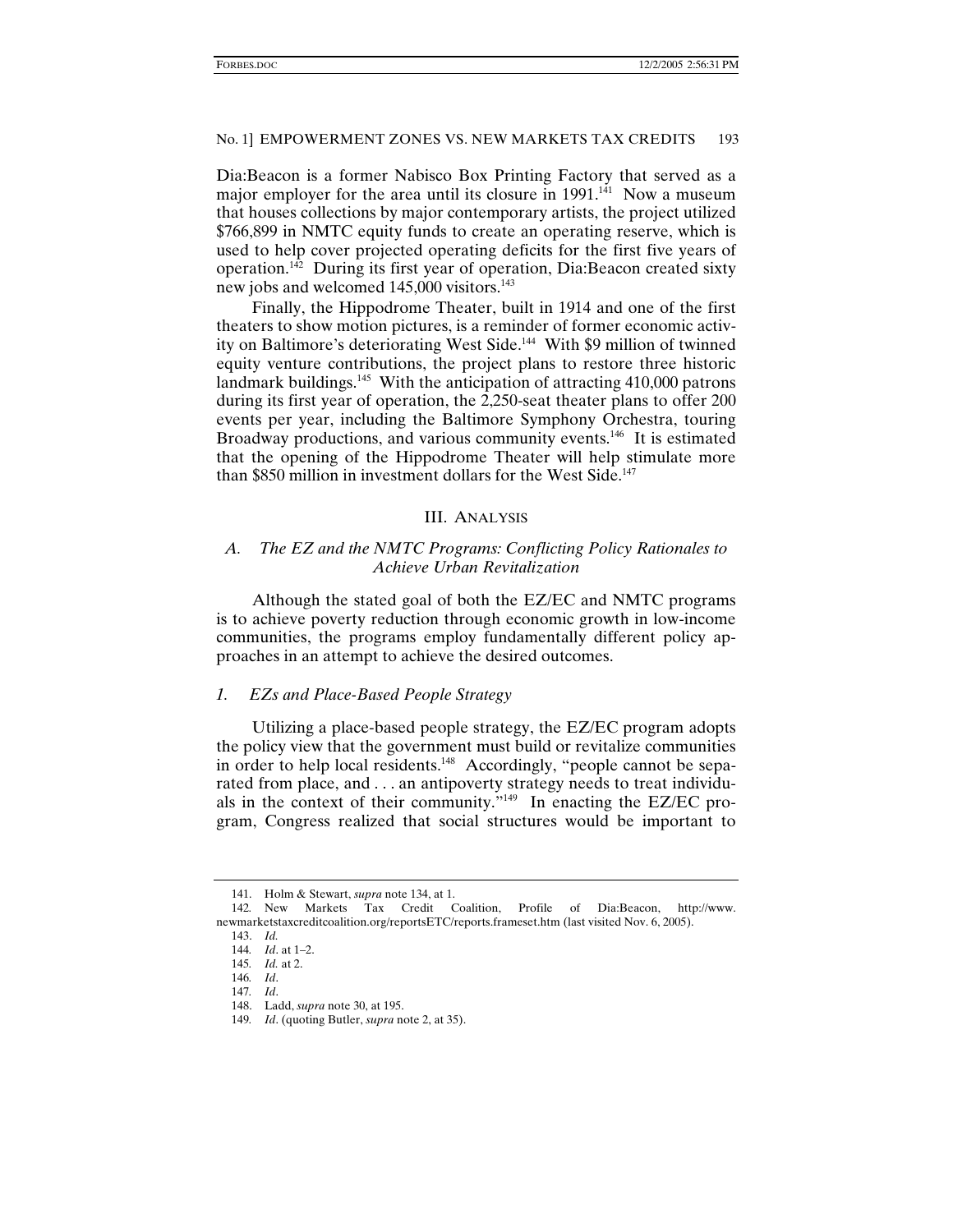achieving the goals of urban revitalization.150 By employing strategies to increase the economic status and social capital of low-income residents, the EZ/EC program recognized that the economic and social health of a community's residents are inextricably linked to economic development prospects.151 Given this focus, the EZ/EC program awarded \$100 million in Title XX/SSBG funds to urban zones to help provide skill training and counseling services to local residents.152 Furthermore, businesses located within the zone that hired "qualified zone employees" received wage tax credits.153 These aspects of the EZ/EC program helped ensure that local residents would also benefit from the revitalization of the area through employment opportunities and improved social structures.

## *2. NMTC Program and Pure-Place Strategy*

In contrast to the place-based people strategy underlying the EZ/EC program, NMTC utilizes a pure-place strategy. Unlike the placebased people strategy, the pure-place approach does not focus on the economic well-being of local residents as one of its primary goals. Although the main objective of NMTC is to encourage economic development within a defined area, no incentives exist to target jobs or services towards local, low-income residents.<sup>154</sup> Instead, the program looks to improve the economic well-being of individuals extending far beyond the defined area with the belief that "pockets of blight are detrimental to the economic vitality of the larger jurisdiction."155 NMTC limits investment by CDEs to low-income communities as defined by census tract.156 The program treats these areas "as discrete economic unit[s] in need of rebuilding" with the goal of creating new investments, jobs, and development projects within these defined spaces.<sup>157</sup> Targeting a geographic space and not necessarily the needs of the people within that space,

<sup>150</sup>*. See supra* notes 43–46 and accompanying text. "Social structures include schools and training resources, the criminal justice system, medical services, the housing stock, resources for alleviating the extent and consequences of poverty and unemployment, and 'social capital'; that is, structures that promote social cohesion, stability, and control." Laurence E. Lynn, Jr., *Social Structures as Economic Growth Tools*, 1 CITYSCAPE 245, 245 (1994).

 <sup>151.</sup> For a discussion on how the social environment affects business location decisions, see Lynn, *supra* note 150, at 248–49.

<sup>152</sup>*. See supra* notes 64–71 and accompanying text.

<sup>153</sup>*. See supra* notes 54–58 and accompanying text.

 <sup>154.</sup> The only scenario under which a "qualified active low-income community business" under the NMTC program would be able to utilize employment credits or Title XX/SSBG funding is if the census tract falls within the boundaries of an EZ. *See supra* notes 64–72 and accompanying text. In this case, the business would be able to benefit from both programs. *See also* NEW MARKETS TAX CREDIT COALITION, NEW MARKETS TAX CREDIT: A PROGRESS REPORT 12–16 (May 2005), *available at* http://www.newmarketstaxcreditcoalition.org/reportsETC/CaseStudies/05ProgressReport.pdf (noting that Arbor Park Place in Cleveland and the Beth Center in Chicago are NMTC projects that have utilized EZ-related funds).

 <sup>155.</sup> Ladd, *supra* note 30, at 197.

 <sup>156.</sup> I.R.C § 45(D)(e) (2005).

 <sup>157.</sup> Cummings, *Progressive Politics*, *supra* note 1, at 442.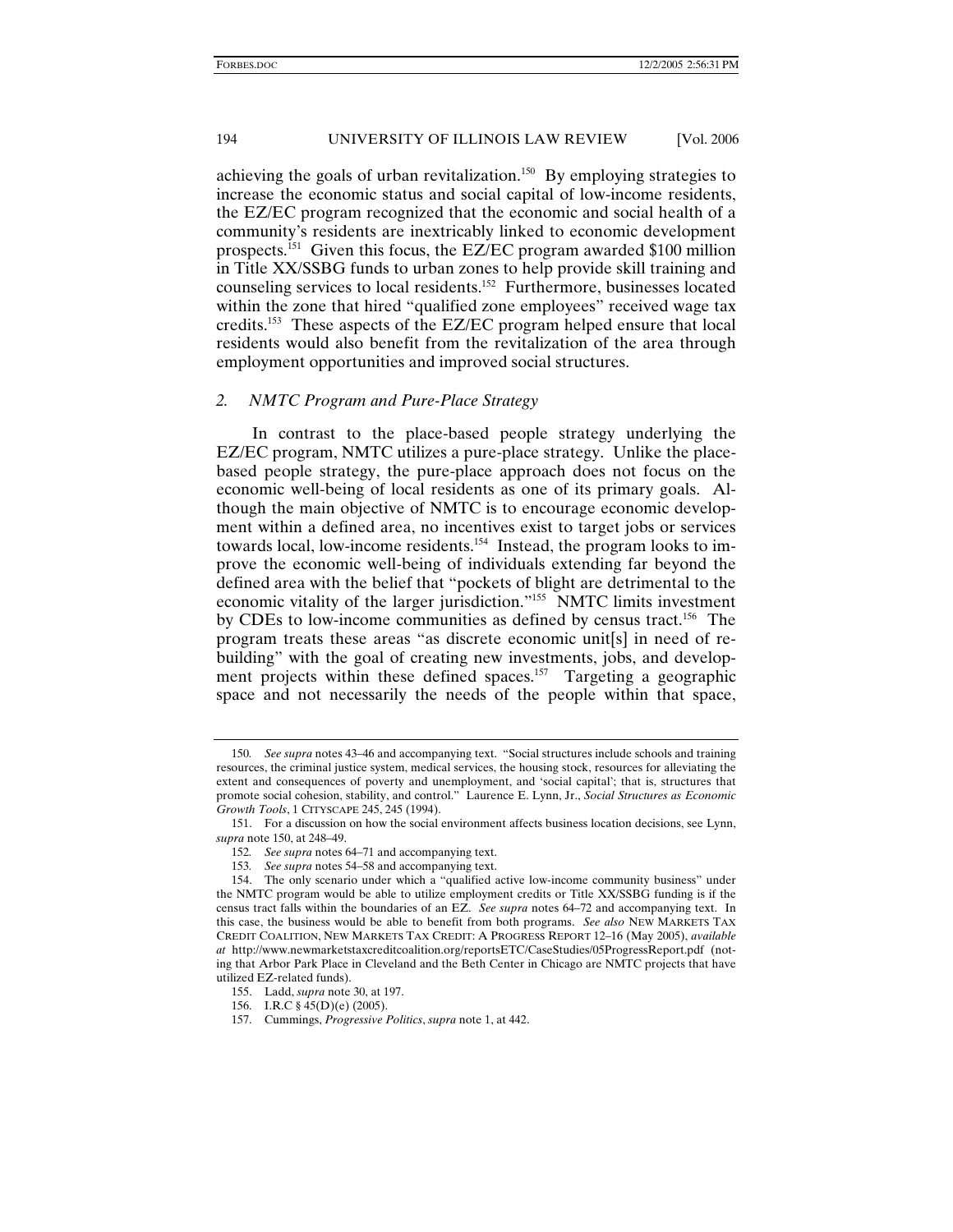NMTC does not guarantee economic mobility to low-income residents through job placement and fails to address other issues such as schools, job training, and housing that are key components in the attainment of long-term economic success.

#### *3. People-Oriented Strategy as an Alternative*

Instead of adopting a form of the place-based policies, some advocates argue that the federal government should place more resources in programs that provide assistance for people regardless of where they live. Known as a pure people-oriented strategy, this policy primarily focuses on increasing human capital and mobility so people can relocate to areas that provide more opportunities.<sup>158</sup> Although place-based strategies may make it easier to achieve community participation goals and to target resources within a defined geographic space more efficiently, this policy might be inconsistent with what is best for local residents.<sup>159</sup> "[T]argeting efforts based on a geographic area is less important than building linkages and informal networks across borders."160

Proponents of this policy argue that place-based strategies encourage businesses to locate in areas lacking economic development potential.161 This results in a less efficient outcome when compared to resident mobility programs. Lending support to this argument is the assertion that place-based strategies like the EZ/EC and NMTC programs create a bias towards the establishment of traditional line black businesses because the programs do not offer incentives to encourage the creation of emerging line black businesses that must locate outside of the designated census tract due to economic reasons.162 Traditional line black businesses are personal service providers that are small-scale, labor intensive, and require little start-up capital.<sup>163</sup> Often located in low-income communities, these businesses create few jobs, experience high rates of failure, and are owned and operated by individuals with low levels of education.<sup>164</sup> The HUD interim report found that over seventy percent of zone businesses owned by residents were in the retail trade and service industries.165 In contrast, emerging line black businesses are larger, require

 <sup>158.</sup> Ladd, *supra* note 30, at 194.

<sup>159</sup>*. See generally* Pitcoff, *supra* note 48.

<sup>160</sup>*. Id*.

 <sup>161.</sup> Ladd, *supra* note 30, at 194.

 <sup>162.</sup> Hyman, *supra* note 32, at 163.

<sup>163</sup>*. Id*. at 160. Examples include "beauty parlors, barbershops, and other retail establishments that serve a predominantly minority clientele." *Id*.

<sup>164</sup>*. Id*.

 <sup>165.</sup> INTERIM ASSESSMENT, *supra* note 49, at 3–9. A large percentage of the growth in zone business employment of local residents occurred in the service industries. *Id*. at 3–5. The large growth of service industries within EZs is supported by data from the Baltimore EZ. The Baltimore EZ indicates that service businesses comprised the largest business category that received loans during 2004. *See generally* Siegel, *supra* note 83. Service businesses received more than \$5 million in loans, followed by restaurants and food services with \$2.6 million. *Id.*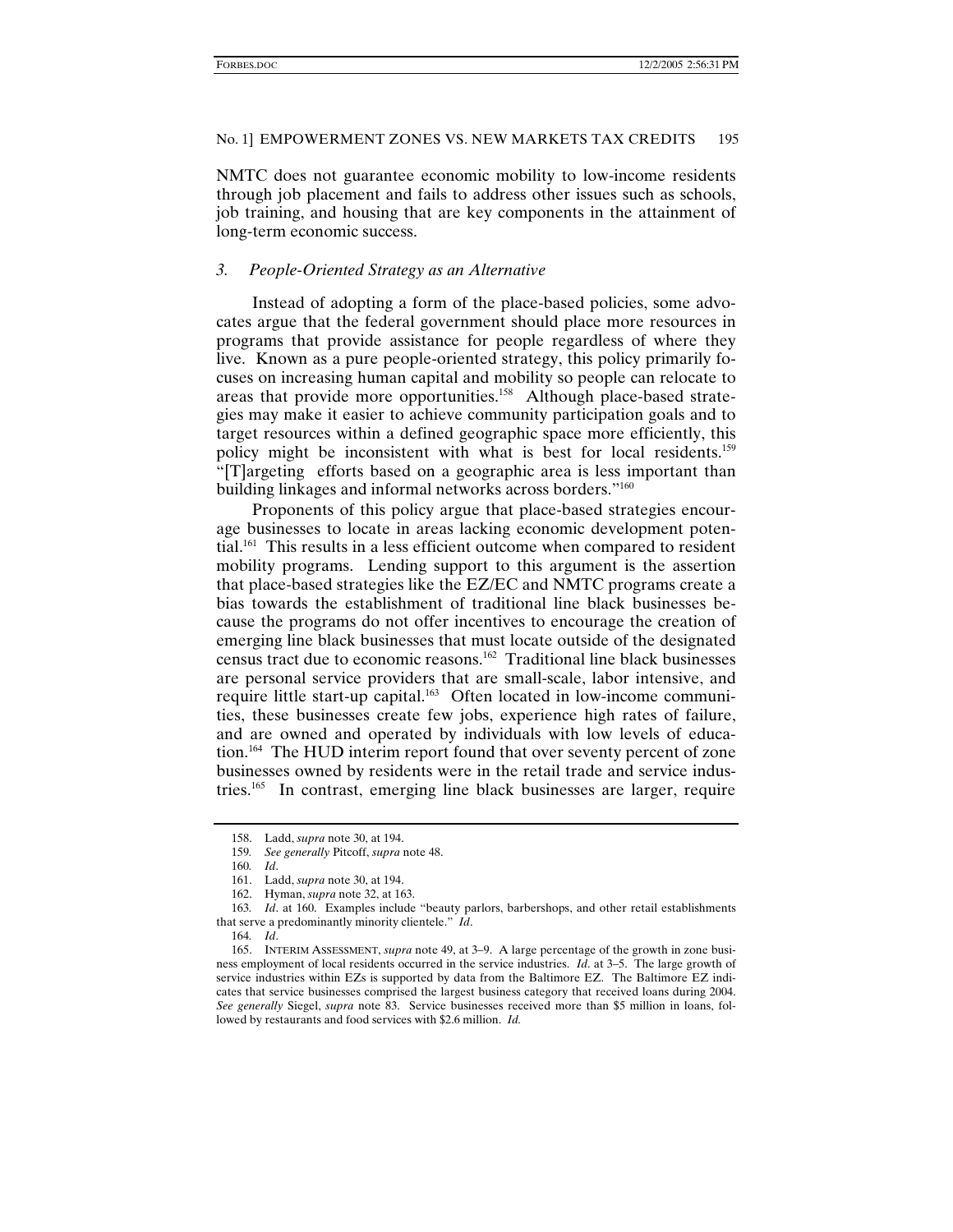more start-up capital, and experience lower failure rates.<sup>166</sup> These businesses operate in industries historically closed to African Americans such as business services, finance, construction, manufacturing, and wholesal $ing.<sup>167</sup>$ 

Since studies have shown that minority-owned businesses are more likely to hire minority residents than non-minority-owned businesses, it is important that the EZ/EC and NMTC programs promote the development of black-owned businesses.<sup>168</sup> Although possessing the greatest potential for creating jobs for minorities and therefore impacting the economic health of residents and the businesses they frequent, emerging line black businesses that choose not to locate within a designated EZ for economic reasons do not receive tax incentives.169 In response to this dilemma, the EZ/EC program policy should be modified to allow tax incentives for businesses that employ zone residents regardless of their geographic location. By extending tax incentives to businesses regionally, more employment opportunities would be available to zone residents. These rigid and fixed boundaries also limit resident mobility and choice by making benefits contingent on a zone resident's continued residence and connection to the low-income community.170 A business that hired an employee due to the availability of tax credits might not have the same incentive to retain that employee if he moved from the zone.

## *B. Focus on Economic Expansion Disregards the Underlying Causes of Urban Decay*

The goal of market-based initiatives, like the EZ/EC and NMTC programs, is to encourage capital investment and business expansion within economically depressed communities.<sup>171</sup> To achieve this goal, the programs must present low-income communities as attractive business environments.<sup>172</sup> This directly conflicts with the idea of politically mobilizing low-income communities to rally against institutional arrangements.<sup>173</sup> Low-income communities are the result of "intersecting political decisions and private actions."<sup>174</sup> In fact, these urban enclaves, popularly referred to as "ghettos," are "legal and political constructions, created and delimited by a history of residential segregation, federally sponsored mortgage redlining, racially disparate zoning practices, urban

 <sup>166.</sup> Hyman, *supra* note 32, at 162.

<sup>167</sup>*. Id*.

<sup>168</sup>*. Id*. at 159. 169*. See id.* at 165–66.

 <sup>170.</sup> McFarlane, *supra* note 3, at 346.

<sup>171</sup>*. See supra* notes 53–55, 78, 92–98 and accompanying text.

<sup>172</sup>*. See* McFarlane, *supra* note 3, at 297.

 <sup>173.</sup> Cummings, *Progressive Politics*, *supra* note 1, at 451.

<sup>174</sup>*. Id.*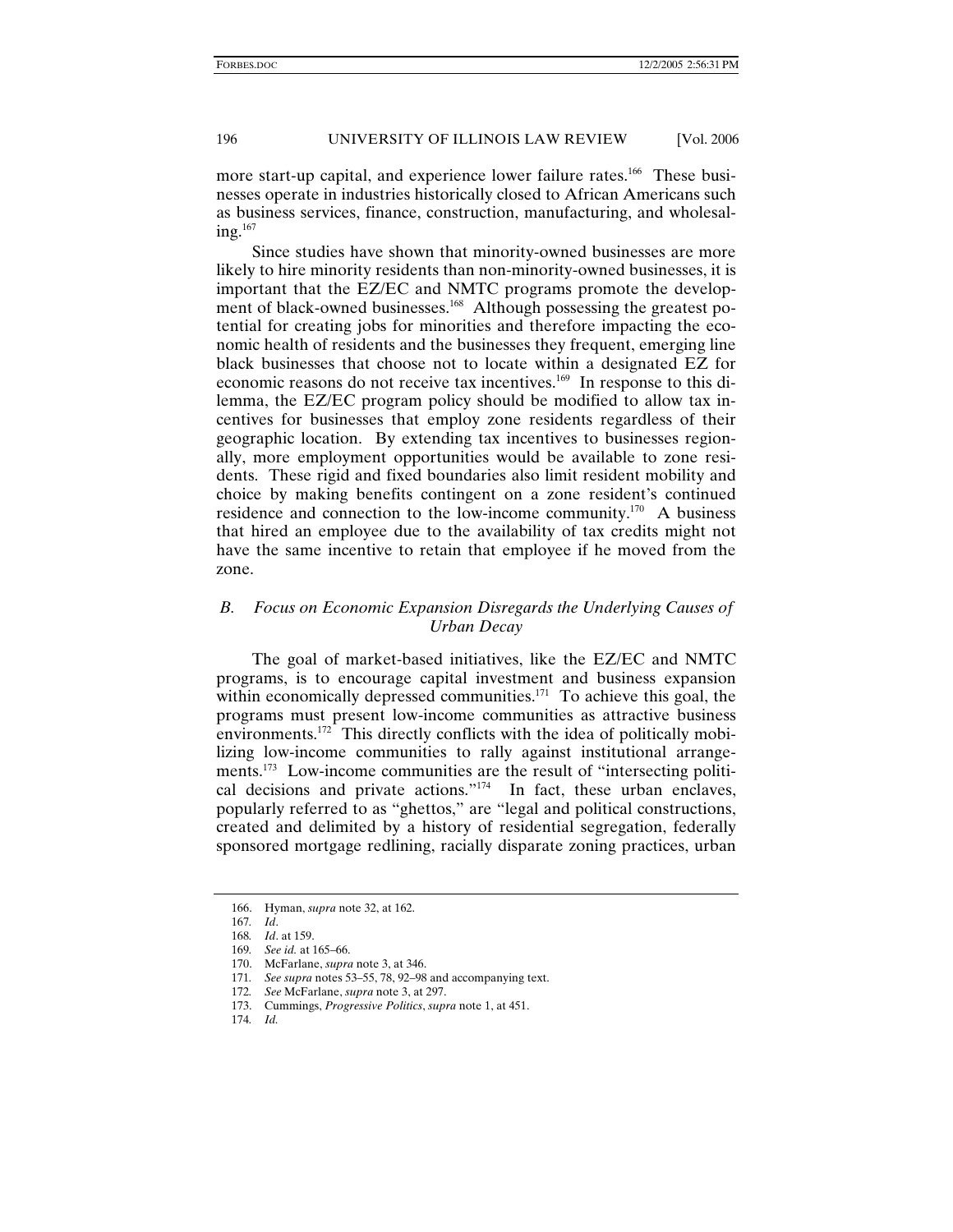renewal policies, and spatially concentrated public housing."175 In addition, "political and legal decisions regarding the geographic scope of desegregation orders, the requirements for municipal secession, and the financing of public school education" have greatly influenced the boundaries of neighborhoods.<sup>176</sup> The importance of this spatial intersection between race and poverty and its effect on shaping the boundaries of low-income communities cannot be underestimated. As an example of this hyper-segregation, each of the six original EZs were geographically located in areas that not only experienced a high concentration of poverty, but also served as concentrated enclaves for African Americans. The population of poor African Americans living within these zones ranged from thirty-seven to ninety percent.<sup>177</sup> By using low-income census tracts as boundaries to efficiently target tax incentives, the EZ/EC and NMTC programs reinforce this spatial isolation without challenging the underlying structure that created these boundaries. Driven by capital investment and the goals of economic development, the EZ/EC and NMTC programs fail to promote the social change necessary to support sustainable communities. $178$ 

Market-based forces heavily rely on the creation of jobs to influence mobility among local residents and to help build sustainable communities. However, the link between jobs and neighborhood revitalization may be too tenuous given the political and private actions that combined to help create the poverty and isolation within the inner cities. Given this limitation, there is no guarantee that employment opportunities will necessarily follow from economic development. Market-based strategies, without any type of regulation, are likely to produce "jobs that pay low wages, do not provide health care benefits, and provide no opportunity for training and upward mobility."179 This finding is supported by the fact that most of the jobs created by the EZ/EC program were in the relatively low-skilled, low-paying service industry.<sup>180</sup> In fact, a study examining whether public subsidies for economic development translate into economic benefits for local residents shows that these policies have failed to spur overall job growth at a regional level and benefit the businesses that receive the public subsidies at the expense of low-income communities.<sup>181</sup> Furthermore, market-driven initiatives to help alleviate poverty have provided the impetus for the removal of government pro-

<sup>175</sup>*. Id*. For a more in-depth discussion on the forces that helped shape the condition of the nation's inner cities, *see generally* McFarlane, *supra* note 3, at 333–36.

 <sup>176.</sup> Cummings, *Progressive Politics*, *supra* note 1, at 451–52.

 <sup>177.</sup> McFarlane, *supra* note 3, at 337.

 <sup>178.</sup> Cummings, *Progressive Politics*, *supra* note 1, at 453.

 <sup>179.</sup> Scott L. Cummings, *Between Markets and Politics: A Response to Porter's Competitive Advantage Thesis*, 82 OR. L. REV. 901, 916 (2003) [hereinafter Cummings, *Between Markets and Politics*].

<sup>180</sup>*. See supra* notes 162–65 and accompanying text.

 <sup>181.</sup> Cummings, *Progressive Politics*, *supra* note 1, at 449.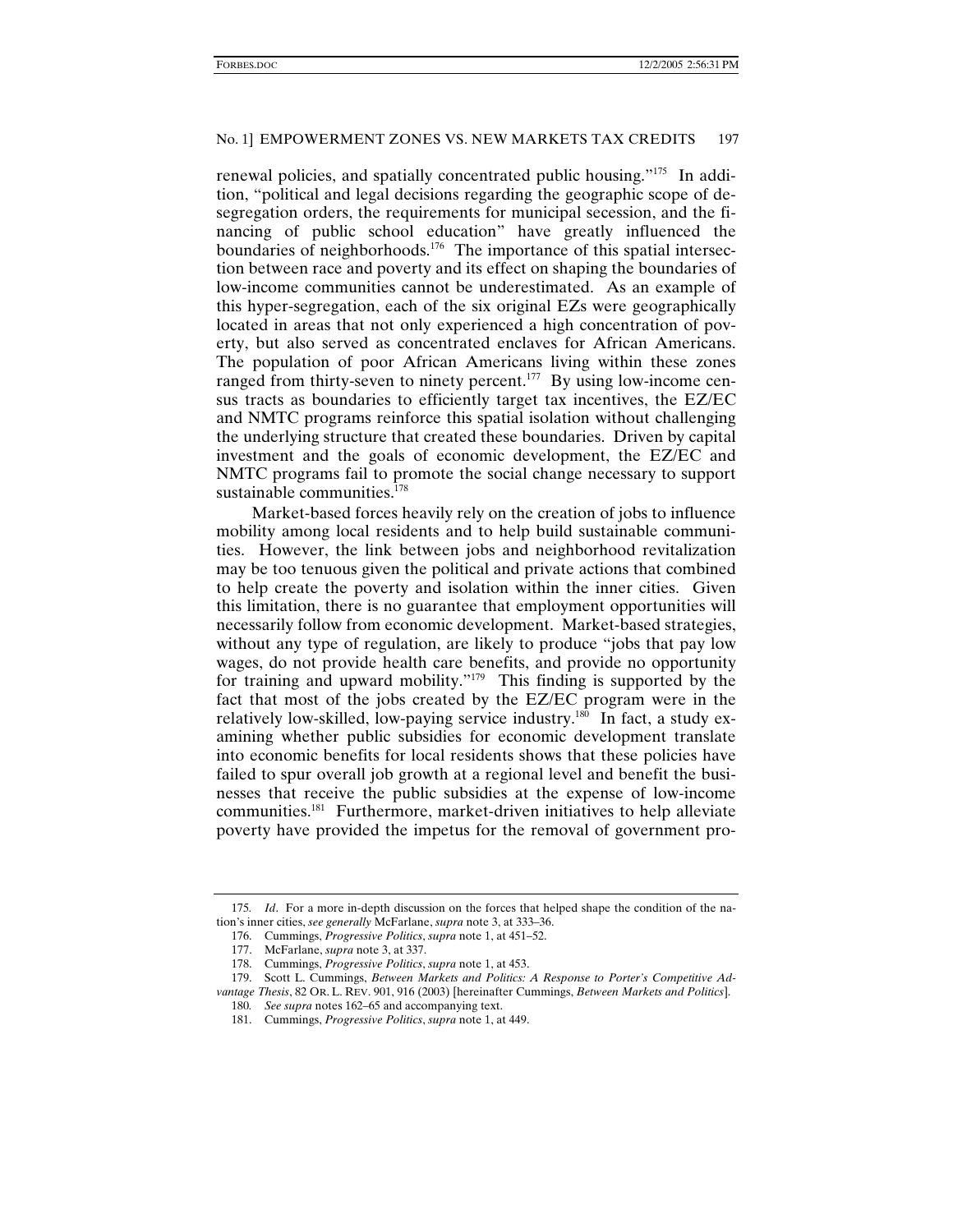grams from distressed communities.<sup>182</sup> This creates a greater burden on those residents who have not benefited from economic development.

#### *C. Residential Involvement*

Another criticism of the EZ/EC and NMTC programs is the potential lack of community input. Taking into account the experiences of other federal programs, the EZ/EC program adopted the community participation and comprehensive planning elements of the Model Cities program with the belief that sustainable change depends on the active participation of community residents.<sup>183</sup> However, the level of community participation within the EZ/EC program has varied across cities.<sup>184</sup> Likewise, NMTC encourages participation by mandating resident representation on any CDE advisory or governing board.<sup>185</sup> However, given the bottom-line concerns that drive investment decisions, the amount of residential influence and authority is questionable. As the entity in charge of identifying potential projects or investments that will benefit the community, a CDE must also convince prospective investors of the profitability of the investment.<sup>186</sup> A potential conflict of interest arises because the pressure to attract investment capital may supersede the goal of pursuing projects that benefit residents.187 Unfortunately, tax credits alone are not sufficient to generate a competitive rate of return for investors. Marketed as an investment program instead of a social assistance program, investors may have more input than community residents on the type of projects pursued in order to guarantee a positive rate of return.<sup>188</sup>

The procedures that have been put in place to empower local residents through representation on planning and advisory committees often do not successfully give a substantial voice to community groups. Instead, the participatory schemes under the EZ/EC and NMTC programs have the effect of re-regulating community residents under different layers of government bureaucracy or under the control of powerful private entities.<sup>189</sup> "Empowerment, then, is not an organic concept, but rather the product of the very governance techniques erected to confer authority on low-income communities."190 Contrary to the stated objectives of

<sup>182</sup>*. Id.* at 453.

 <sup>183.</sup> McFarlane, *supra* note 3, at 320 (emphasizing similarities between the two programs including: "federal agency coordination and public-private partnerships," "[a] community-wide planning process," and "city control of funding and governance board composition").

<sup>184</sup>*. See supra* notes 81, 87–91 and accompanying text.

 <sup>185.</sup> I.R.C. § 45D(c)(1)(B) (2005).

 <sup>186.</sup> Pappas, *supra* note 103, at 325.

<sup>187</sup>*. Id.* at 327.

<sup>188</sup>*. Id.* at 326–27.

 <sup>189.</sup> Scott L. Cummings, *Recentralization: Community Economic Development and the Case for Regionalism*, 8 J. SMALL & EMERGING BUS. L. 131, 141 (2004).

<sup>190</sup>*. Id*.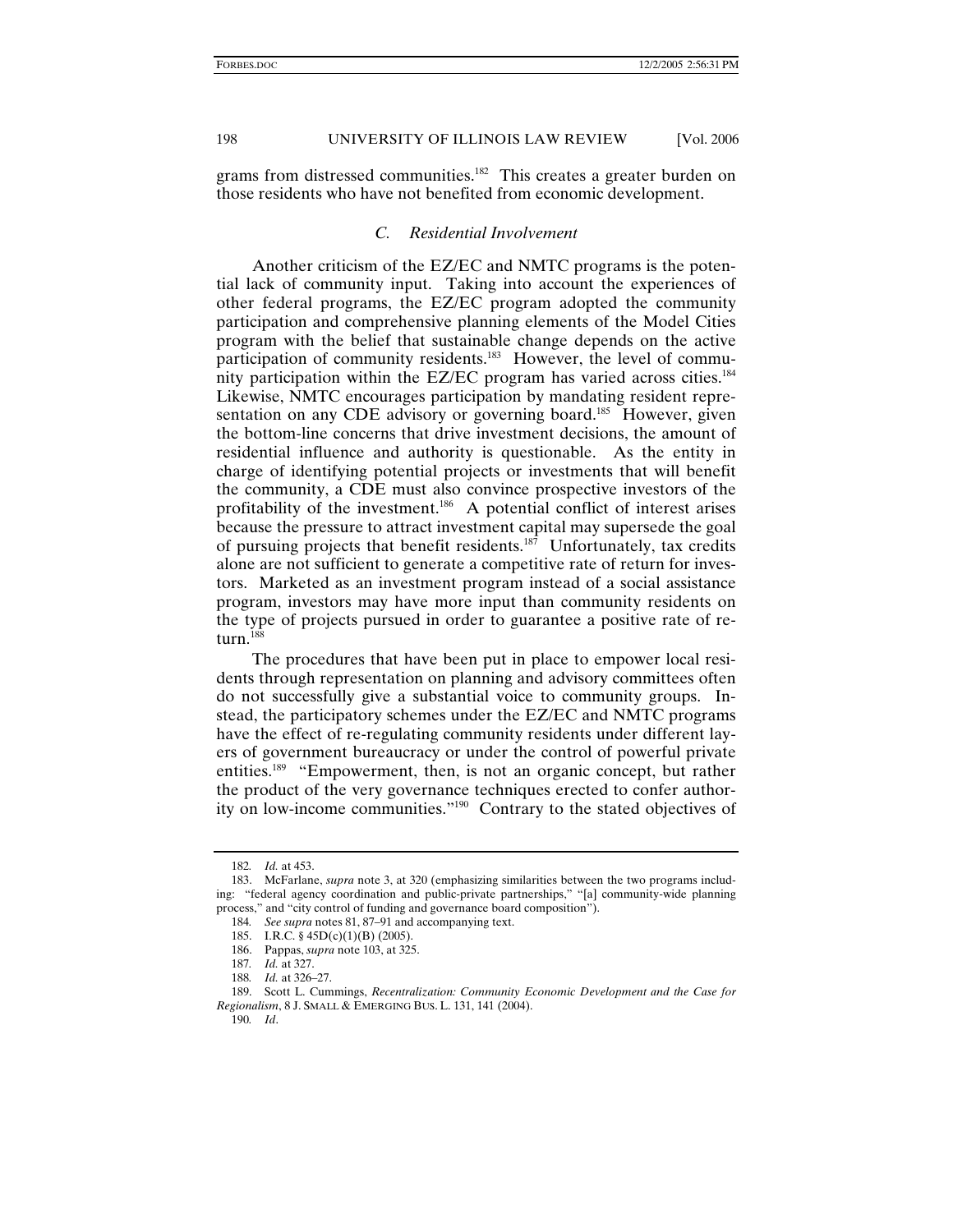the EZ/EC and NMTC programs, government rules and private sector involvement often have the effect of constricting residential involvement.<sup>191</sup> This effectively reduces notions of local autonomy. This lack of residential involvement in dictating their neighborhood's development often reinforces the subordinating structure of relations between government officials, private business, and marginalized communities.

#### *D. The Threat of Gentrification*

Finally, as with most economic development initiatives that target low-income, inner-city communities, gentrification poses a threat. Rather than benefiting low-income communities, these programs often displace community residents.<sup>192</sup> With the influx of capital, land prices are likely to increase within the targeted zone or census tract.<sup>193</sup> Although landowners will benefit from this rise in value, renters are likely to feel the effects of the increase when landlords raise rents to offset higher costs.<sup>194</sup> Any increase in wages attributed to economic development efforts within the designated zone or census tract may be offset by the increase in housing costs.<sup>195</sup> Some residents may be forced to move.

To prevent this from occurring, local zone officials and CDEs that encourage investments in low-income communities should actively manage development in order to promote sustainable growth that acknowledges the potential impact on low-income residents.196 This goal can be accomplished by either ensuring that low-income residents are presented with employment opportunities that pay a living wage so that they can take advantage of the redevelopment benefits or by protecting affordable enclaves within an area from encroachment by for-profit developers.197

Some inner-city areas benefiting from EZ funding or NMTC investment are centrally located. This provides an attractive option for higher-income residents who would like to relocate closer to the amenities offered by the city. For example, the Shaw neighborhood in Washington D.C. is a prime area for upscale redevelopment. Near downtown and likely to see an increase in economic activity with the opening of the new convention center, residents within this community are in danger of displacement as development continues and perceptions of the area change.198 In fact, given the development potential of the area, it is likely that the hotel project would have been built without the extra financing

<sup>191</sup>*. Id.*

 <sup>192.</sup> Cummings, *Between Markets and Politics*, *supra* note 179, at 917.

 <sup>193.</sup> Ladd, *supra* note 30, at 202.

<sup>194</sup>*. Id.*

<sup>195</sup>*. Id*.

 <sup>196.</sup> Cummings, *Between Markets and Politics*, *supra* note 179, at 918.

<sup>197</sup>*. Id*.

<sup>198</sup>*. See* Neil Irwin, *Not Quite What They Hoped For: Convention Center Neighbors Struggle*, WASH. POST, Feb. 9, 2004, at E03.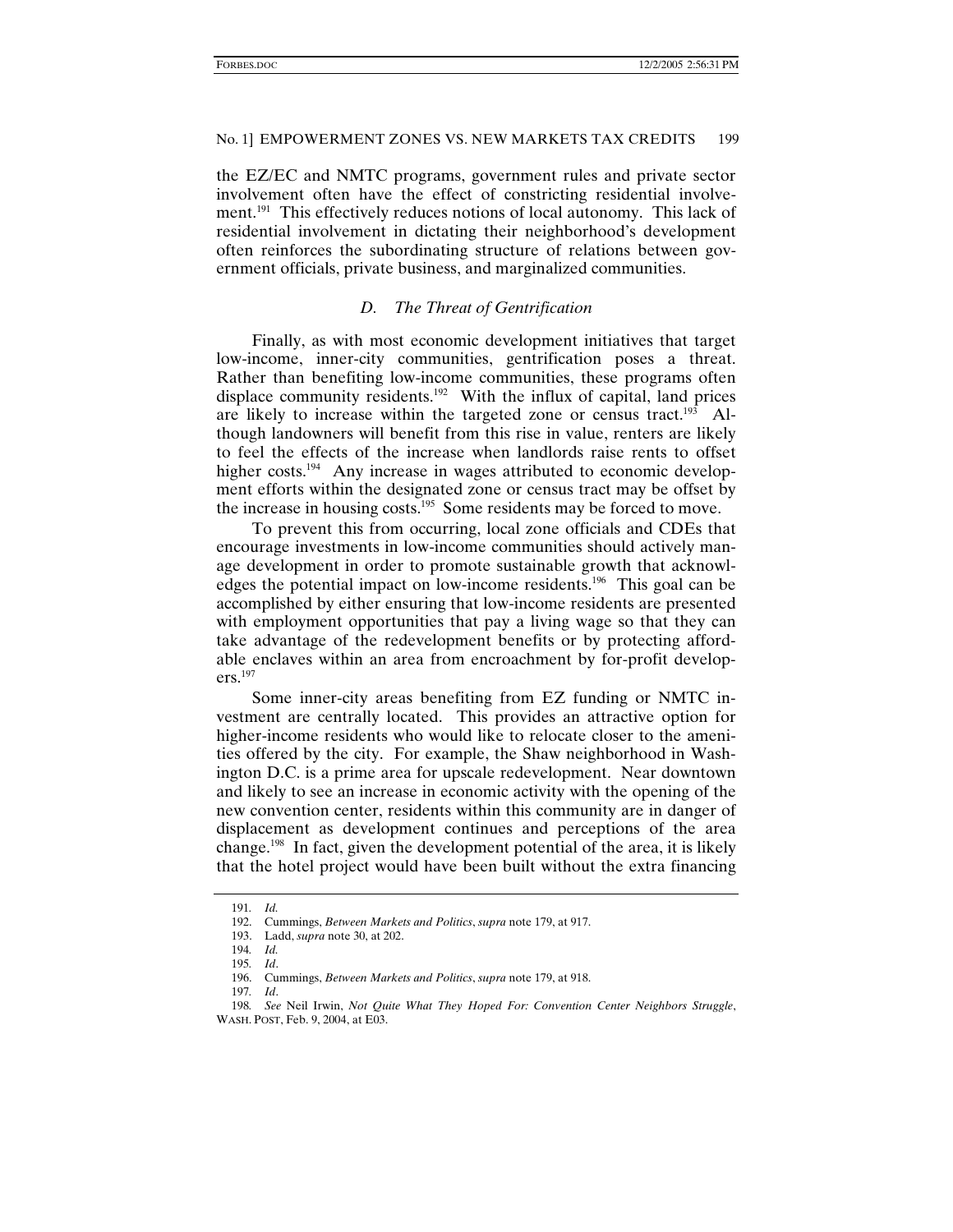provided through the NMTC.199 Thus, these tax credits could have been used for another less commercially viable project.

## IV. RECOMMENDATION

The EZ/EC and NMTC programs heavily rely on market-based initiatives to help revitalize distressed communities and to encourage social mobility among low-income residents. Although economic growth has occurred within these targeted areas, the beneficiaries of these initiatives have largely been private businesses and investors who have taken advantage of the tax incentives offered by both programs. Apart from the employment credit offered under the EZ/EC program, these incentives fail to directly link economic growth to resident employment or opportunity. Small businesses, although the most likely employers of minority, low-income residents, are least likely to take advantage of these tax benefits.<sup>200</sup> Under NMTC, CDEs are unlikely to invest in small businesses given that the program is primarily viewed as an investment opportunity.201 Instead, CDEs will continue to concentrate their efforts on large development projects, such as the Dia:Beacon and the Hippodrome Theater, with the expectation that this type of project will yield large investor returns and stimulate further development within the community. Although not guaranteed, these projects may provide some trickle-down benefits for residents through employment opportunities.

Given the relative ineffectiveness of the private market at linking economic development to resident opportunity, these tax incentives should be accompanied by programs that focus on increasing the human capital of low-income residents. By awarding Title XX/SSBG money to fund skills training programs and counseling services, the EZ/EC program recognized the importance of building resident capacity to achieve the goals of urban revitalization.

Despite this integral connection between people and place, the federal government, under the administration of President George W. Bush, discontinued awarding Title XX/SSBG money under the EZ/EC program.202 As a result, EZs designated in 2001 did not receive any direct federal funding.203 Relying solely on tax credits to spur economic devel-

<sup>199</sup>*. See* Jones, *supra* note 95, at 237–38.

<sup>200</sup>*. See supra* notes 30–32, 76–80 and accompanying text.

<sup>201</sup>*. See supra* notes 106–09 and accompanying text.

 <sup>202.</sup> Charlie Frago, *Lack of Data, Funding, Staff Hinders Development Zones*, ARK. DEMOCRAT-GAZETTE, Feb. 1, 2005, at 7B; *see also* Martha Bridegam, *Empowerment Zones In the Zone: Targeted Areas Seek Alternatives to Grant Funding*, AFFORDABLE HOUSING FIN., Nov.–Dec. 2002, *available at* http://www.housingfinance.com/afh/articles/2002/02NovDecEmpowermentZones/index.html (stating that under the second Bush Administration, the focus of the program has shifted from a grantmaking/community development program of the Clinton era to a supply-side business incentives program).

<sup>203</sup>*.* Frago, *supra* note 202, at 7B. Funding for the second round EZs is subject to annual congressional appropriations and is therefore unpredictable. Bridegam, *supra* note 202.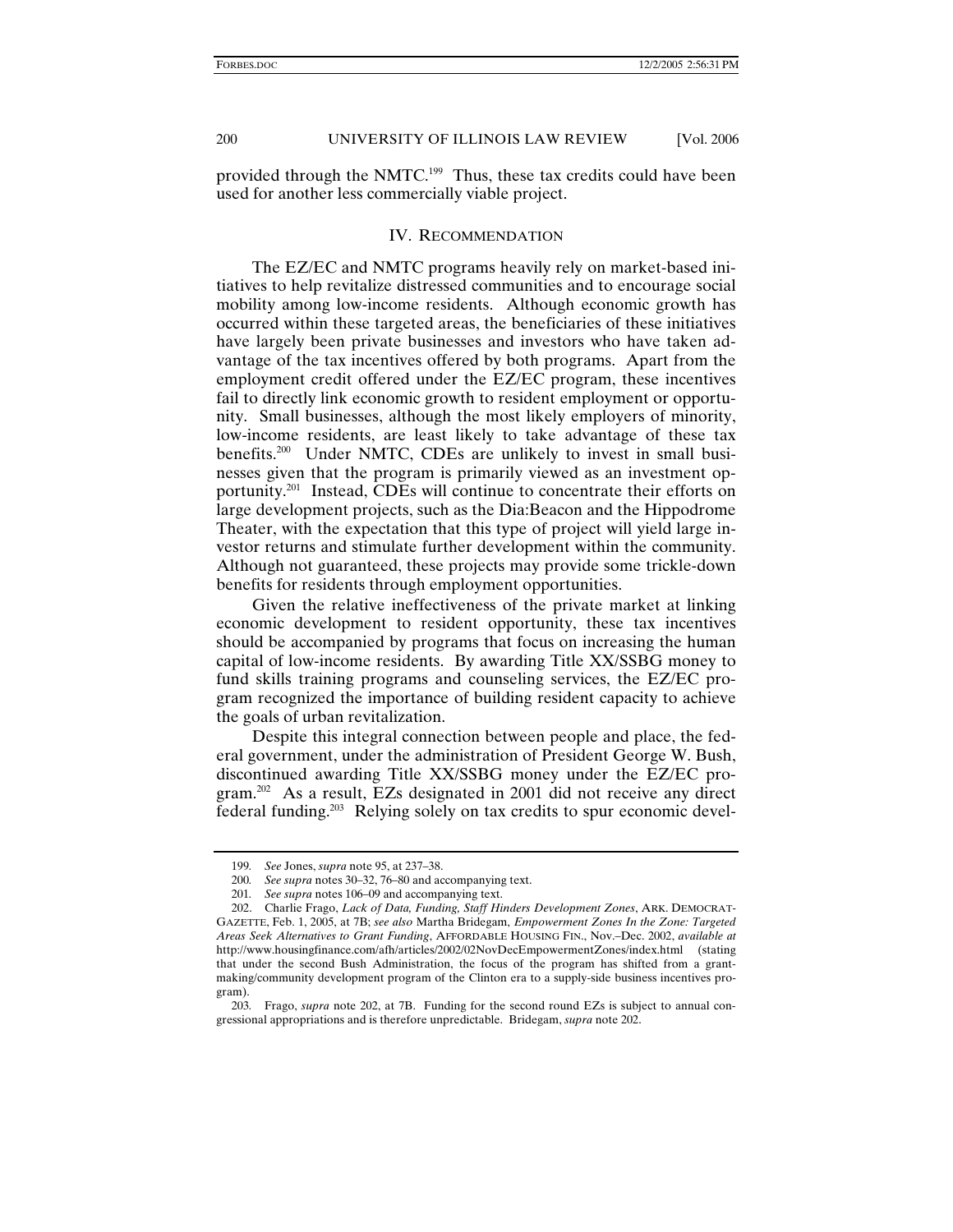opment, EZs can no longer fund programs necessary to prepare lowincome residents for possible employment opportunities or to ensure the stability of the neighborhood. This thinking is counterintuitive; obstacles to economic development that exist within low-income communities, "such as small businesses' need for technical assistance, high crime rates, the limited skills of zone residents, and the lack of child care" support the argument for a more activist government.<sup>204</sup> Without access to federal grants, residents who live in areas experiencing the worst blight will remain unaffected by economic development initiatives because of the private sector's hesitation to deal with the issues presented in these highpoverty areas.

The EZ/EC and NMTC programs' complete reliance on tax credits to spur economic development within a targeted area is flawed. These programs should focus more on establishing solid social structures to support economic development initiatives within low-income communities. Resources need to be directed at improving schools, providing job training, and addressing other concerns such as transportation, child care, and substance abuse. Resident involvement is key in identifying the strengths, weaknesses, and opportunities that exist within the community.

Although the EZ/EC and NMTC programs require resident participation, the level of involvement varies among EZs and CDEs. Both programs should provide a more definitive role for residents by mandating equal representation on advisory boards. In addition, given the potential conflict CDEs face in balancing the needs of the community against the interests of private investors, NMTC should require CDEs to involve residents in the evaluation of potential development projects in order to ensure that the needs of the community do not succumb to the goals of private investment. Currently, under the NMTC program, a CDE must include residents on its advisory board.<sup>205</sup> The extent of their representation, however, is left up to the individual CDE.<sup>206</sup> This active involvement by residents in the development of their communities increases the likelihood of long-term economic success within the area given that the development is supported by members of the community. Also, resident involvement decreases the possibility of gentrification by allowing residents to protect certain areas of the community from encroachment by for-profit developers.

Although the geographic boundaries imposed by the EZ/EC and NMTC programs simplify the process of targeting benefits, these placebased restrictions limit the mobility of residents and penalize businesses not located within the geographic boundaries. The EZ/EC program

 <sup>204.</sup> Ladd, *supra* note 30, at 200.

<sup>205</sup>*. See supra* note 99 and accompanying text.

 <sup>206.</sup> The statute requires resident involvement through representation on advisory boards, but does not specify the extent of such involvement. *See* I.R.C. § 45D(c) (2005).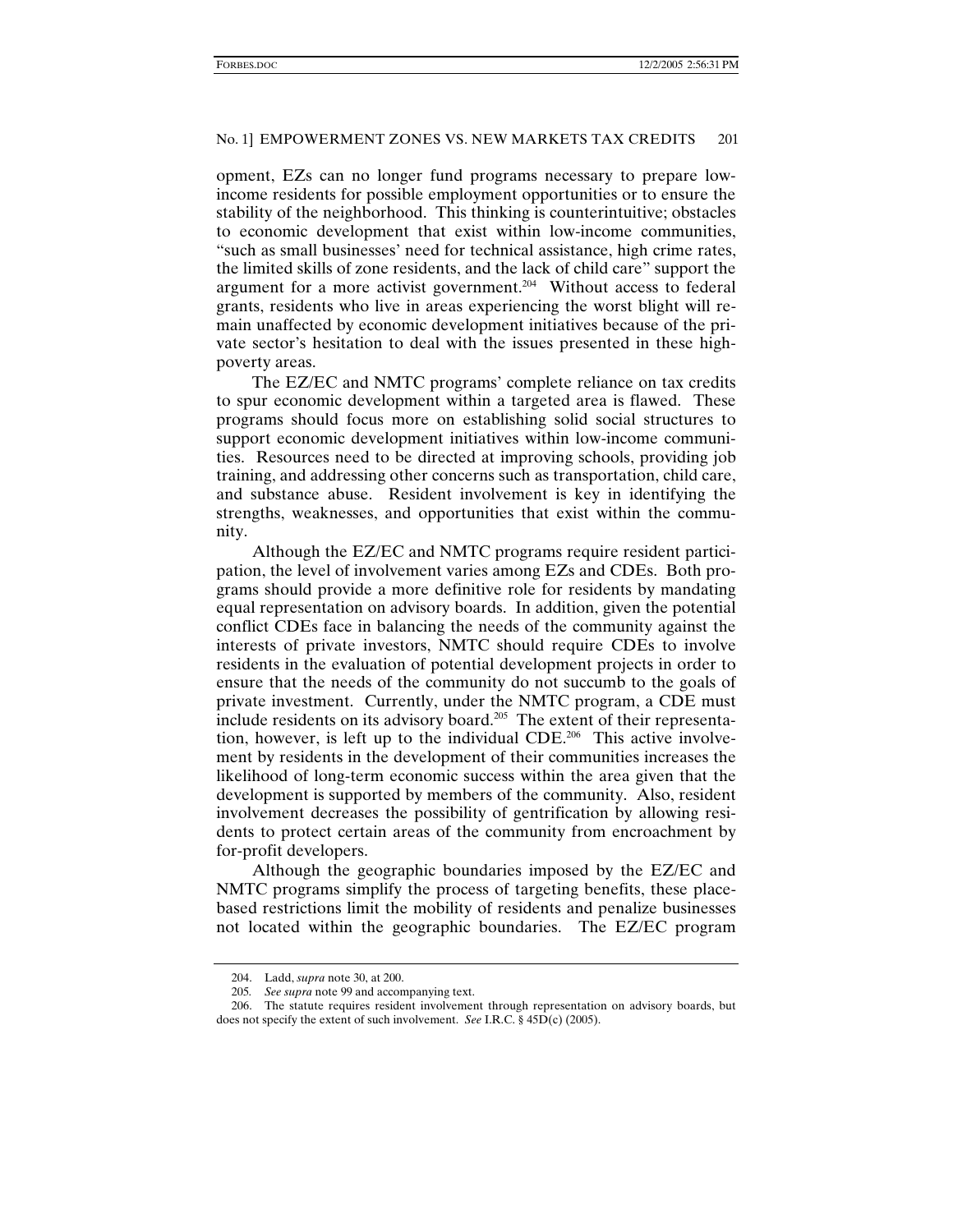should not limit tax incentives to businesses located within the zone. Instead, any business that hires a resident from the EZ should qualify for the employment credit. The availability of the employment tax credit to businesses outside the zone would expand the employment opportunities available to residents. Given that a large percentage of businesses that locate within EZs are service and retail oriented, $207$  residents who are able to attain employment outside the zone may earn a higher salary working within a regional industry or for an emerging line black business. This increase in disposable income will benefit businesses within the EZ. In addition, a resident that moves from the EZ should not be penalized for his upward mobility. The requirement that employees must reside within an EZ for employers to receive the employment credit isolates low-income individuals and maintains the public and private institutional arrangements that have created a segregated society. Restricting the residence of low-income individuals to "ghetto" communities reinforces these boundaries within society and limits the mobility of low-income individuals.

Finally, given the uncertainty of the pure-place strategy in directing benefits towards low-income residents, the NMTC program should adopt program incentives that link resources geared toward building human capacity to investor profitability. For example, if a development project utilizing NMTCs provided training or guaranteed employment to residents within the census tract, the project would receive tax credits similar to the EZ/EC program. This would result in a greater return for the investor. Residents within the community will become invested in a project if they can see how the project will eventually benefit them. This investment makes it more likely that the project will be sustainable. Also, as the CDFI Fund increases its emphasis on community impact during the evaluation of project proposals, CDEs that can document a direct benefit to the community through job training programs or increased employment opportunities have a better chance at receiving funding through the NMTC program.

## V. CONCLUSION

The implementation of the EZ/EC and NMTC programs presented a dramatic shift in the federal government's antipoverty policy. Adopting a market-based solution in an effort to alleviate poverty within the nation's distressed areas, both programs heavily rely on tax incentives to attract private investments to low-income communities. Underlying the programs is the belief that development within these communities will provide economic opportunities for residents and result in selfsufficiency. However, tax incentives alone are not enough to ensure that residents will directly benefit from the infusion of private capital within

<sup>207</sup>*. See supra* notes 162–65 and accompanying text.